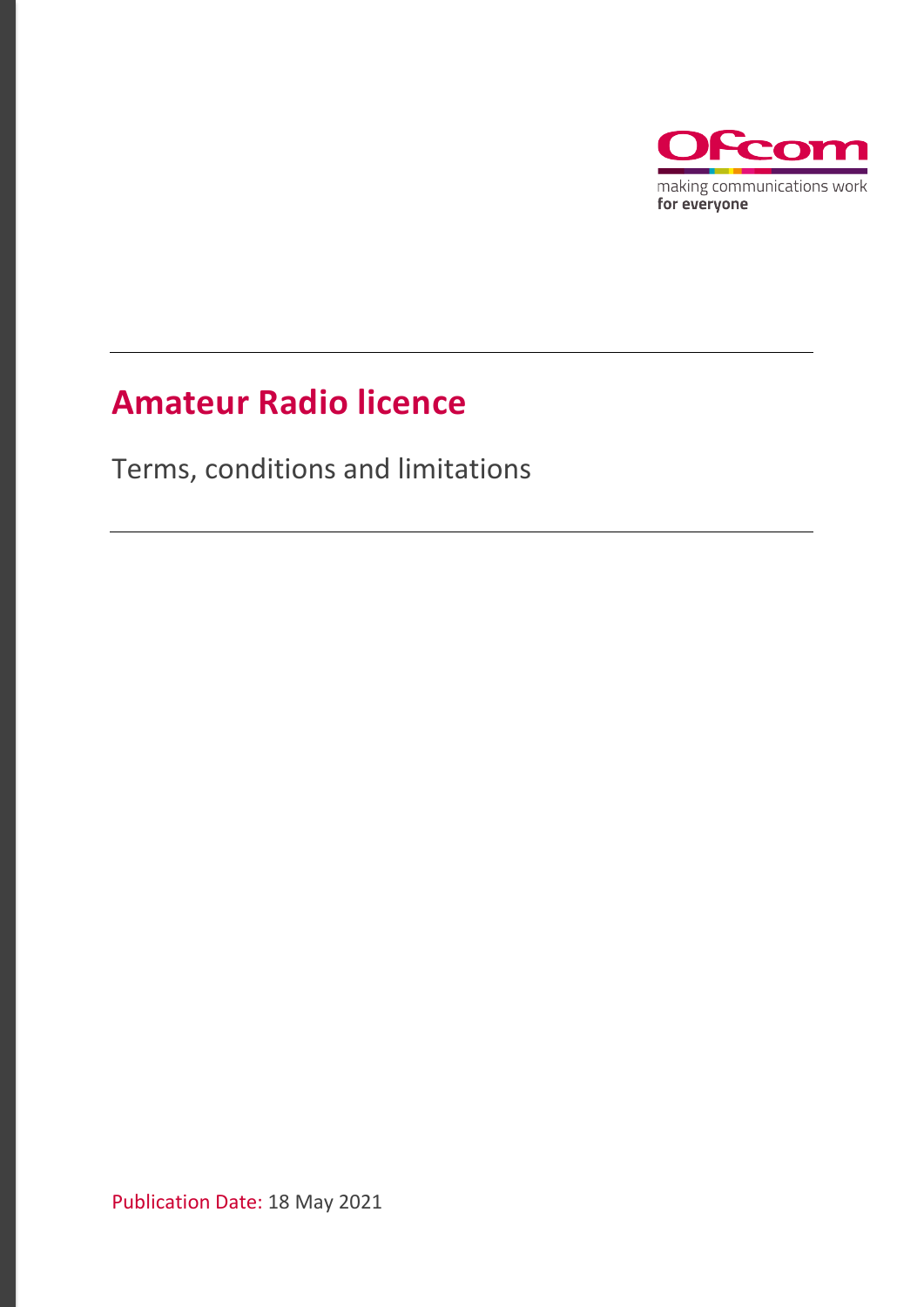# Amateur Radio licence

# **Section 2**

## **Purpose**

1(1) The Licensee shall ensure that the Radio Equipment is only used:

- a) for the purpose of self-training in radio communications, including conducting technical investigations; and
- b) as a leisure activity and not for commercial purposes of any kind.

1(2) The Licensee may use or permit the use of the Radio Equipment by a member of a User Service during any operation conducted by a User Service or during any exercise relating to such an operation in each case for the purpose of sending Messages on behalf of the User Service.

1(3) The Licensee may use the Radio Equipment to assist with communications in times of disaster or national or international emergency.

## **Location**

2(1) The Licensee may only operate the Radio Equipment in the United Kingdom and Crown Dependencies (in each case including its territorial seas) subject to sub-clauses  $(a) - (c)$ :

- a) Where this Licence is a Full Licence only, and unless it is a Full (Club) or Temporary Licence, the Licensee may operate the Radio Equipment from a Maritime Mobile location;
- b) Where this Licence is a Full Licence only, and unless it is a Full (Club)or Temporary Licence, the Licensee may operate the Radio Equipment in countries which have implemented CEPT Recommendation T/R61- 01.
- c) The Radio Equipment may not be established or used in any Aircraft or Airborne Vehicle.

2(2) The Licensee shall use the following appropriate Regional Secondary Locator after the Callsign prefix "G", "M" or "2" as specified in Section 1, when identifying the Radio Equipment in accordance with Clause 13(1):

| a) | England          | - No Regional Secondary Locator; |
|----|------------------|----------------------------------|
| b) | Guernsey         | – "U";                           |
| c) | Isle of Man      | $-$ "D";                         |
| d) | Jersey           | $-$ " $J"$ ;                     |
| e) | Northern Ireland | $-$ " $"$ ;                      |
| f) | Scotland         | $-$ "M";                         |
| g) | Wales            | $-$ "W".                         |
|    |                  |                                  |

2(3) If the Callsign specified in Section 1 begins with the number "2", the provisions of Clause 2(2) shall apply with the addition that when used in England, the Secondary Locator "E" shall be used.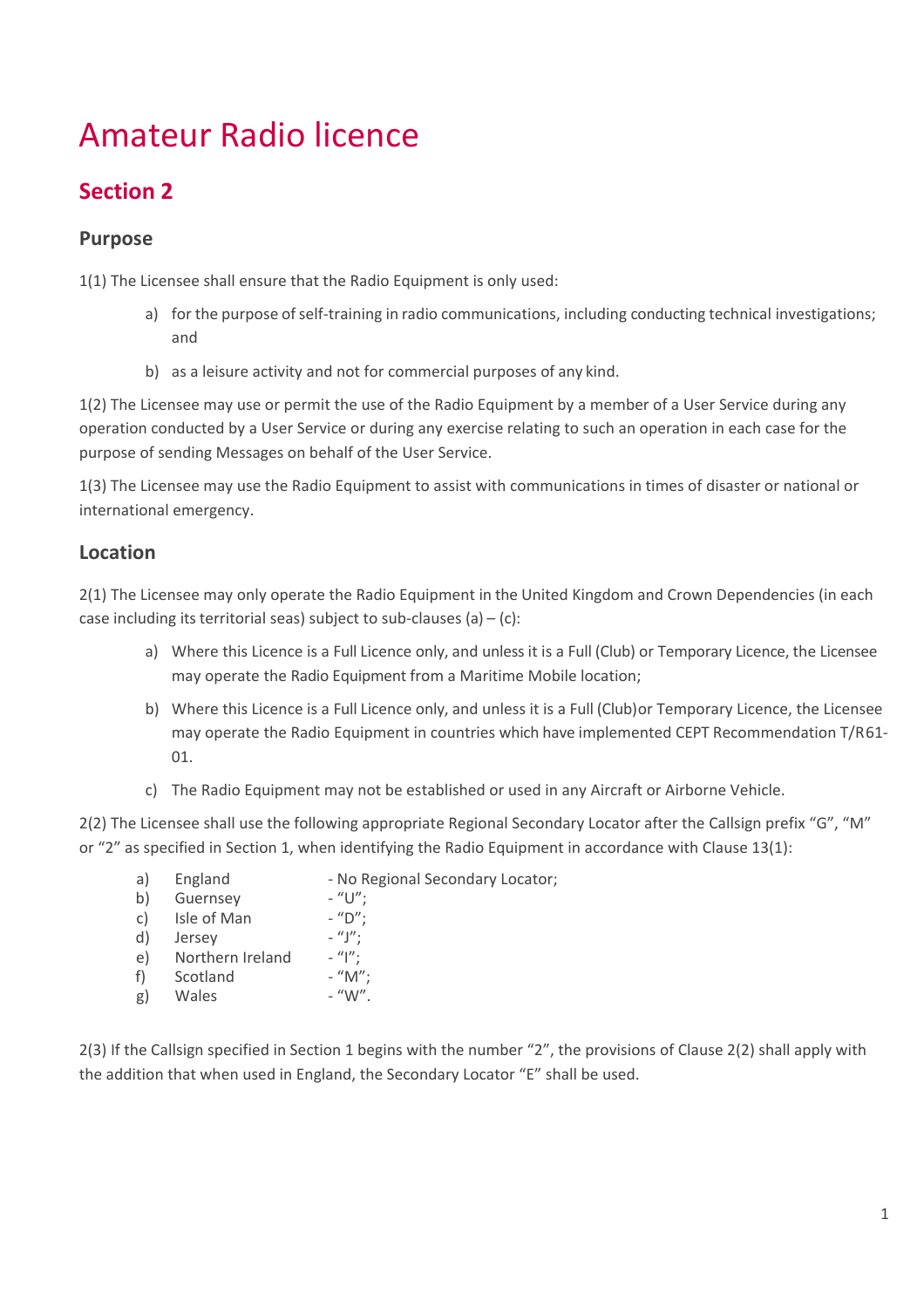# **Operators andqualifications**

3(1) Subject to Clauses 1(2), 3(2) and 3(3), the Licensee shall ensure that the Radio Equipment shall only be operated by the Licensee personally and by no other persons.

3(2) The Licensee may permit the operation of the Radio Equipment by a person who holds a current Amateur Radio Licence, issued by Ofcom provided that any such operation of the Radio Equipment is carried out in the presence of and under the direct supervision of the Licensee and that such persons are made aware of, and of the requirement to comply with, the terms, conditions and limitations of this Licence.

3(3) Only where this Licence is a Full Licence or a Full (Club) Licence may the Licensee also permit the operation of the Radio Equipment:

- a) by a person on a Recognised Foundation Training Course;or
- b) by a person who holds a current radio amateur licence issued by any other country,
- c) by any person:
	- i) who does not fall within Clause  $3(3)(a)$  or (b);
	- ii) whom the Licensee has reasonable grounds to believe is not a Disqualified Person; and
	- iii) who holds a Radio Amateurs' Examination Pass Certificate recognised by Ofcom.

provided that, in each case, any such operation of the Radio Equipment is carried out in the presence of and under the direct supervision of the Licensee and that such persons are made aware of, and of the requirement to comply with, the terms, conditions and limitations of this Licence.

3(4) Only where this Licence is a Full Licence may the Licensee permit a non-licensed person to send a Message using the Radio Equipment provided that the Radio Equipment is operated by the Licensee.

3(5) Only where this Licence is a Full (Club) Licence issued to the Licensee for use on behalf of a Club, may the Licensee:

- a) authorise any Club member who holds their own separate Full Licence to use and supervise the operation of the Radio Equipment on the Licensee's behalf underthis Licence;
- b) permit a non-licensed person to send a Message using the Radio Equipment provided the Radio Equipment is operated by the Licensee or by a Club member who holds their own separate Full Licence,

provided that, in each case, such persons are made aware of, and of the requirement to comply with, the terms, conditions and limitations of this Licence.

### **Variation andrevocation**

4(1) Subject to Clause 4(5), this Licence shall continue in force until revoked by Ofcom in accordance with Clause 4(2) or surrendered by the Licensee.

4(2) Pursuant to schedule 1, paragraph 8 of the Wireless Telegraphy Act 2006 (the "Act"), Ofcom may not revoke this Licence under schedule 1, paragraph 6 of the Act except:

- a) at the request of, or with the consent of, the Licensee;
- b) if there has been a breach of any of the terms, conditions or limitations of the Licence;
- c) in accordance with schedule 1, paragraph 8(5) of the Act;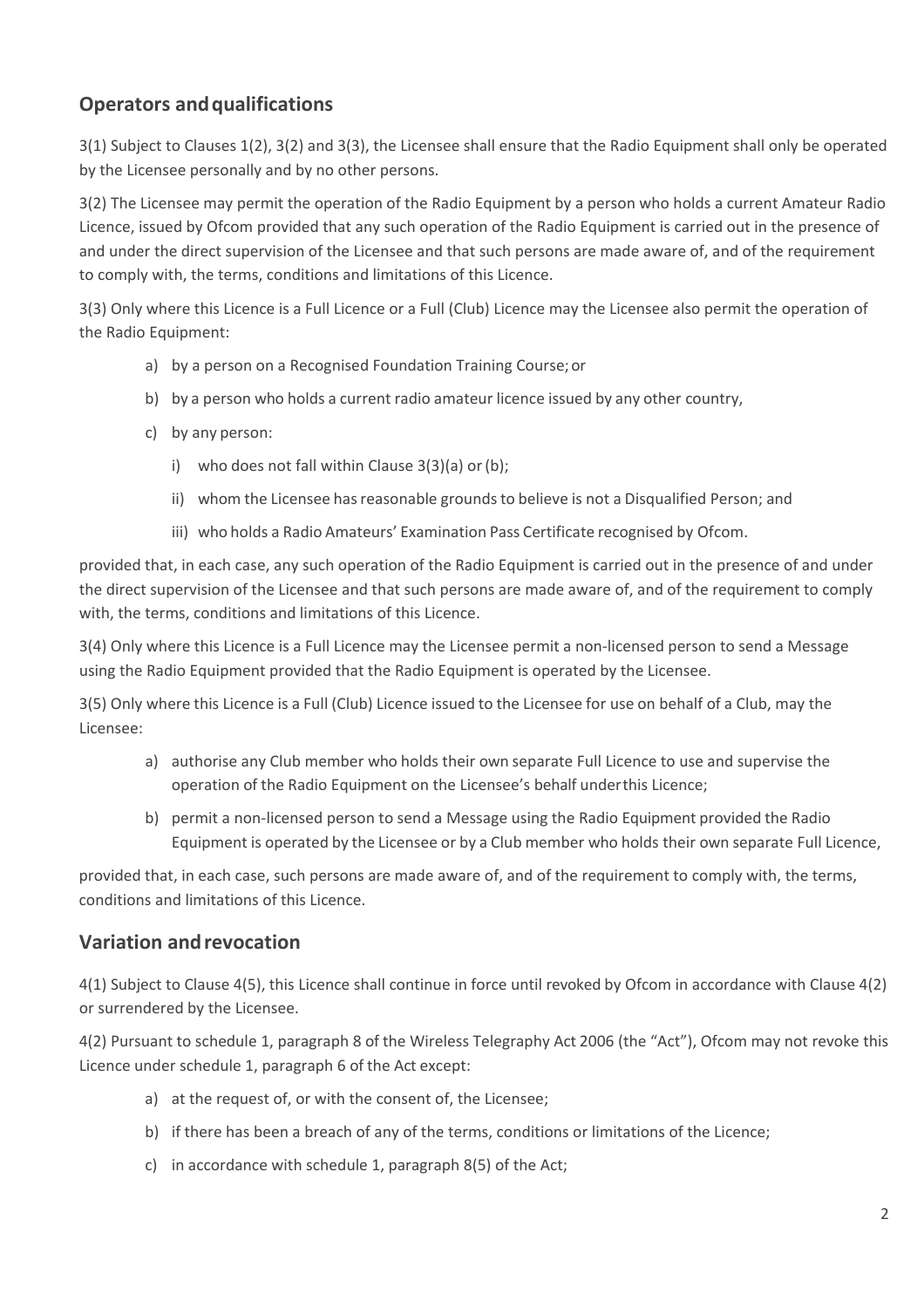- d) if it appears to Ofcom to be necessary or expedient to revoke the Licence for the purposes of complying with a direction by the Secretary of State given to Ofcom under section 5 of the Act;
- e) for reasons related to the management of the radio spectrum, provided that in such cases the power to revoke may only be exercised after first giving reasonable notice to Licensees;
- f) where this Licence is a Paper Licence, for failure by the Licensee to pay the Licence Fee on or before the date of issue of this Licence;
- g) where this is a Full (Club) Licence, Ofcom is satisfied that the Licensee no longer represents the club; or
- h) where the Licensee has been convicted of an offence under the Wireless Telegraphy Acts.

4(3) Where Ofcom exercises its power to revoke or vary the Licence in accordance with schedule 1, paragraph 6 of the Act, the Licensee shall be notified in writing, or by email, or by a general notice. Any general notices will be posted on the Ofcom website<sup>1</sup>.

4(4) Ofcom reserves the right to publish the Callsign of the Licensee if the Licence is revoked.

4(5) Ofcom may revoke this Licence five years after the later of:

- a) the date on which the Licensee last notifies Ofcom that the Licensee wishes to amend any of the details set out in Section 1 of the Licence; or
- b) the date on which the Licensee last confirms to Ofcom that the details set out in Section 1 of the Licence are still valid.<sup>[2](#page-3-1)</sup>

4(6) In relation to the following bands:

- a) 2310 to 2350 MHz;
- b) 2390 to 2400 MHz; and
- c) 3400 to 3410 MHz.

Ofcom may vary this licence for reasons related to interference management after first giving reasonable notice of three months.

### **Modification, restriction andclosedown**

5(1) A person authorised by Ofcom may require the Radio Equipment, or any part thereof, to be modified or restricted in use, or temporarily or permanently closed down with immediate effect if, in the reasonable opinion of the person authorised by Ofcom:

- a) a breach of this Licence has occurred; and/or
- b) the use of the Radio Equipment is causing or contributing to Undue Interference to the authorised use of other radio equipment.

5(2) Ofcom may require the Radio Equipment to be modified or restricted in use, or temporarily closed down either immediately or on the expiry of such period as may be specified in the event of a national or local state of emergency being declared. Ofcom may only exercise this power after a written notice is served on the Licensee or a general notice is published. Any general notices will be posted on the Ofcom website.

<span id="page-3-0"></span><sup>1</sup> [www.ofcom.org.uk](http://www.ofcom.org.uk/)

<span id="page-3-1"></span><sup>2</sup> For guidance please refer to note (i) to this Licence.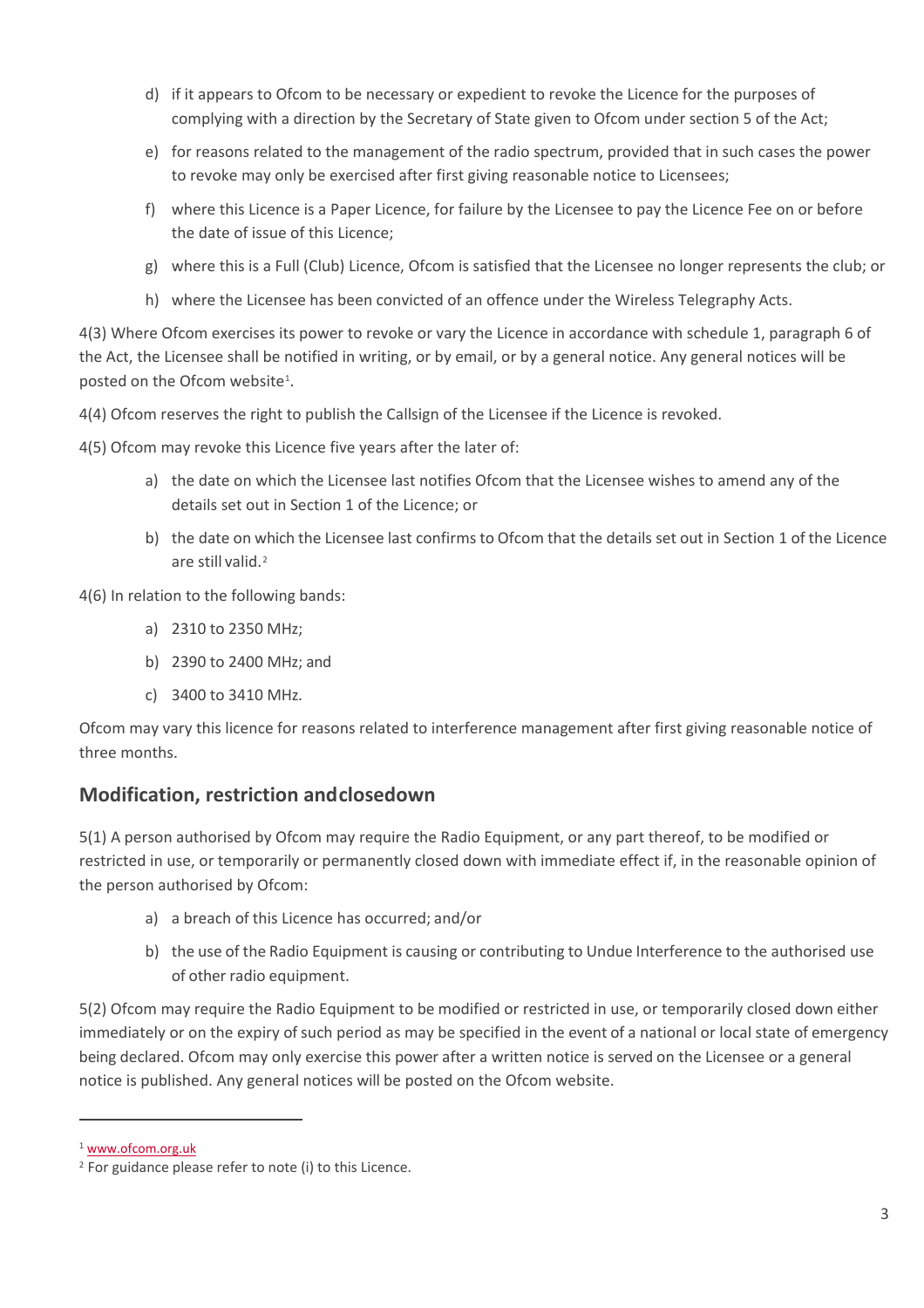5(3) When operating the Radio Equipment from a Maritime Mobile location, the Licensee shall cease to operate the Radio Equipment on the demand of the Vessel's master.

# **Changes**

6(1) This Licence is personal to the Licensee and may not be transferred.

6(2) The Licensee must give immediate notice to Ofcom either in writing or by means of Ofcom's on-line licensing system of any change to the Licensee's name, Main Station Address (or mailing address if different) from that recorded in this Licence.

6(3) By no later than five years after the date of issue of this Licence, unless during that five year period the Licensee has given notice to Ofcom of any change to any of the Licensee's details as set out in Section 1 of the Licence in accordance with Clause 6(2), the Licensee must confirm to Ofcom that the details set out in Section 1 of this Licence remain current and accurate. The Licensee must make a further confirmation to Ofcom once every five years from the later of:

- a) the date on which the Licensee last confirmsto Ofcom that the details set out in Section 1 of this Licence remain current and accurate;and
- b) the date on which the Licensee last gives notice to Ofcom of any change to the Licensee's details in accordance with Clause 6(2),

unless during that five year period the Licensee has already given notice to Ofcom of a change to any of the Licensee's details set out in Section 1 in accordance with Clause 6(2), in which case the subsequent five year period will be calculated from the date on which the Licensee gave that notice. Failure to do so may lead to the revocation of this Licence in accordance with Clause 4(5).

# **Equipment**

7(1) The Licensee shall ensure that:

- a) the emitted frequency of the apparatus comprised in the Radio Equipment is as stable and asfree from Unwanted Emissions asthe state of technical development for amateur radio apparatus reasonably permits;
- b) whatever class of emission is in use, the bandwidth occupied by the emission is such that not more than 1% of the mean power of the transmission falls outside the nominal modulated carrier bandwidth<sup>3</sup>; and
- c) the establishment, installation, modification or use of the Radio Equipment is carried out in accordance with the provisions set out in Schedule 3 of this Licence in relation to electromagnetic field (EMF) exposure.

7(2) Where this Licence is a Foundation Licence, the Licensee shall only use commercially available Radio Equipment which satisfies IR 2028. Foundation Licence holders may also use Radio Equipment constructed using commercially available kits which satisfy IR 2028.

7(3) Notwithstanding any other terms of this Licence, the Licensee shall ensure that the Radio Equipment is designed, constructed, maintained and used so that its use does not cause any Undue Interference to any wireless telegraphy.

<span id="page-4-0"></span><sup>&</sup>lt;sup>3</sup> Please refer to note (a) to this Licence.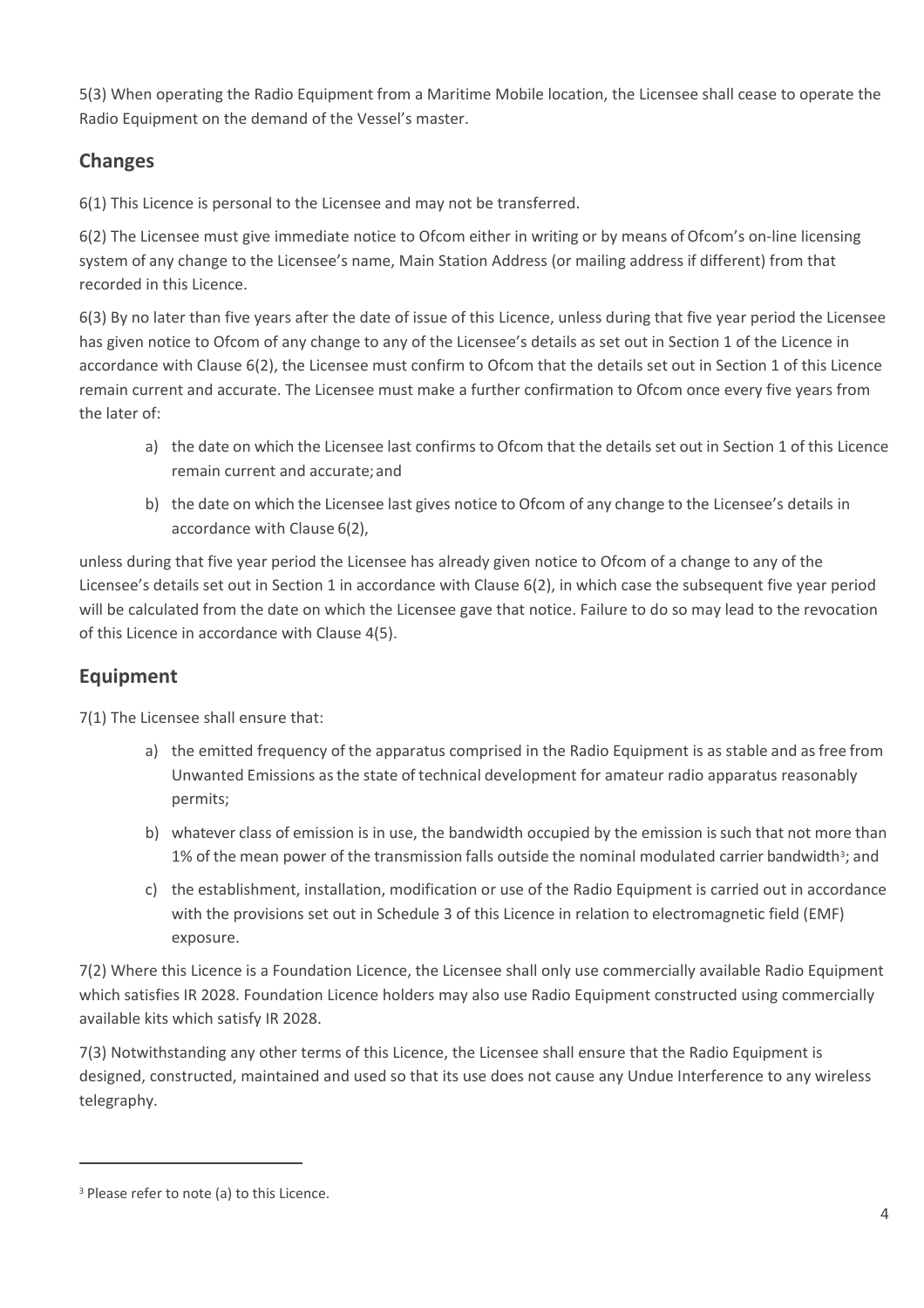7(4) If any Undue Interference to wireless telegraphy is caused by the radiation of Unwanted Emissions from the Radio Equipment, then the Licensee shall suppress the Unwanted Emissions to the degree satisfactory to Ofcom.

7(5) The Licensee shall conduct tests from time to time to ensure that the requirements set out in this Clause 7 are met.

7(6) In order to reduce the likelihood of causing Undue Interference, the Licensee shall ensure that the Radio Equipment is capable of receiving Messages on the same frequencies and with the same classes of emission in use for the transmission of Messages by the Radio Equipment.

### **Access andinspection**

8(1) The Licensee shall permit any person authorised by Ofcom:

- a) to inspect the Licence; and
- b) to have accessto the Radio Equipment for the purposes of inspection, examination and testing,

at any and all reasonable times or, when in the reasonable opinion of that person an urgent situation exists, at any time to ensure that the Radio Equipment is being used in accordance with the terms of this Licence.

## **Limitations**

9(1) Each of the limitations set out in this Clause 9 are without prejudice to the provisions of Clause 1 of this Licence.

9(2) When operating the Radio Equipment the Licensee shall:

- a) only use the frequency bands specified in Schedule 1, subject to the limitations set out in that Schedule;
- b) only use a power level relating to those frequency bands which does notexceed the maximum power level specified in Schedule 1; and
- c) take account of any other limitations set out in Schedule 1 which apply to the class of Licence held by the Licensee.

9(3) Before operating the Radio Equipment on a Vessel, the Licensee shall install, use or make changes to the Radio Equipment only with the written permission of the Vessel's Master.

9(4) Whilst operating the Radio Equipment on a Vessel, the Licensee shall observe radio silence on the advice of the Vessel's Master.

9(5) When the Licensee operates the Radio Equipment on a Vessel in international waters, use of the radio spectrum shall continue to be made in accordance with Schedule 1, except that the Licensee shall use only those frequency bands which, in accordance with the Radio Regulations, have an allocation to the amateur service in the International Telecommunication Union (ITU) region being visited.

9(6) The Licensee may receive Messages from an overseas amateur or from an Amateur duly authorised by Ofcom on a frequency band not specified in Schedule 1 but the Licensee may only transmit on a band specified in Schedule 1 which is authorised under Clause 9(2).

9(7) The Licensee shall comply with all relevant statutory enactments including, without limitation, the Wireless Telegraphy Acts.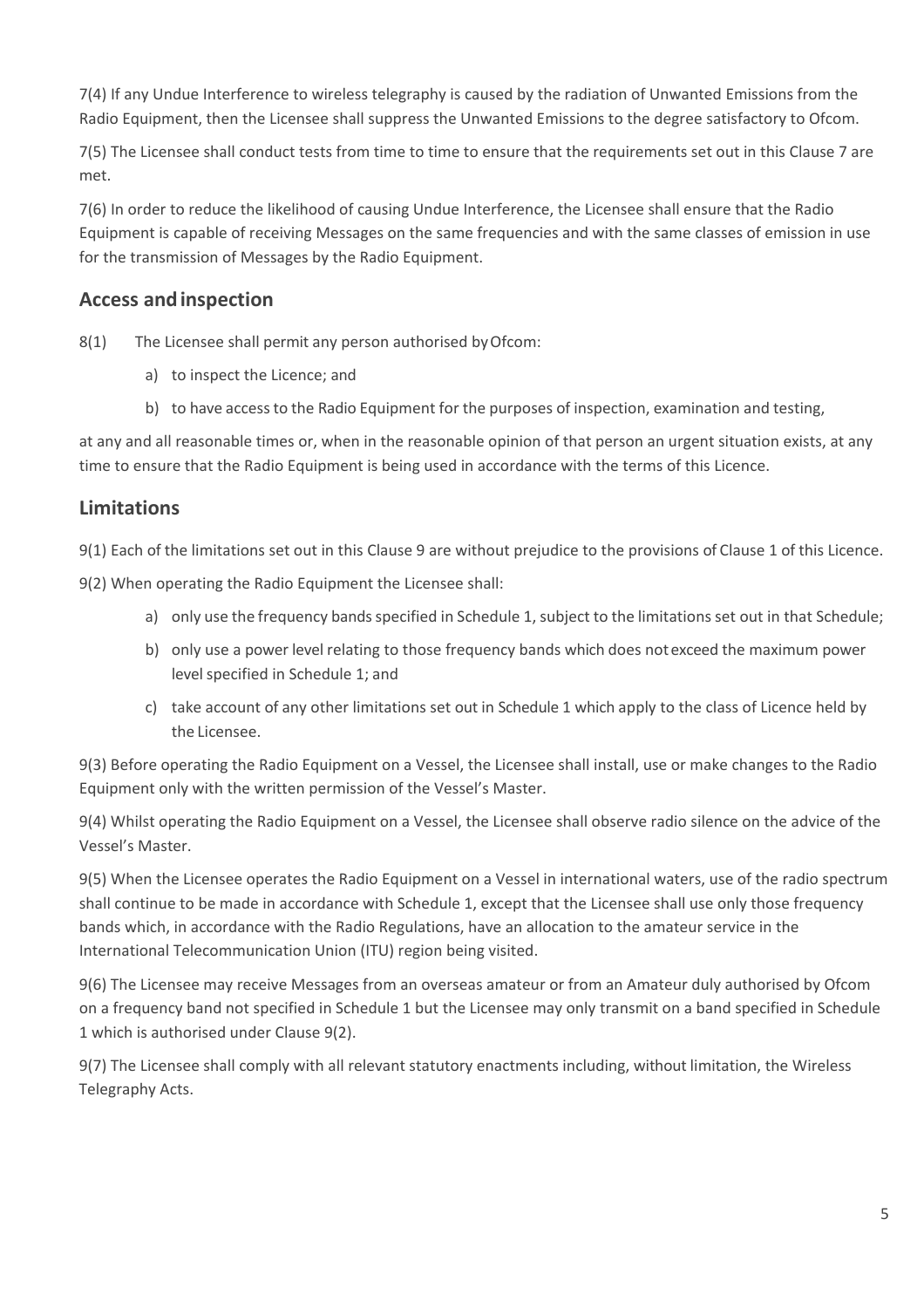## **Unattended and remote control operation**

10(1) The Licensee may conduct Unattended Operation of Radio Equipment provided that any such operation is consistent with the terms of this Licence. Additional restrictions which apply to the Unattended Operation of Beacons are specified in Schedule 2 to this Licence.

10(2) Subject to Clause 10(3), the Licensee may also conduct Remote Control Operation of Radio Equipment (including, for the avoidance of doubt, Beacons) provided that any such operation is consistent with the terms of this Licence.

10(3) This Clause 10 does not permit the Licensee to install Radio Equipment capable of Remote Control Operation for general unsupervised use by other Amateurs.

10([4](#page-6-0)) Any communication links<sup>4</sup> used to control the Radio Equipment or to carry Messages to or from the Radio Equipment in accordance with Clause 10(2) must be adequately secure so as to ensure compliance with Clause 3 of this Licence. Any security measures must be consistent with Clause 11(2) of this Licence.

10(5) The use of any such communication links referred to in Clause 10(4) must be failsafe such that any failure will not result in unintended transmissions or any transmissions of a type not permitted by this Licence.

10(6) If this Licence is a Foundation Licence or an Intermediate Licence, and the Licensee wishes to establish communication links to operate the Radio Equipment in accordance with Clause 10(4), then the Licensee may only do so using wireless communication links and the Licensee may only use the amateur band allocations detailed in Schedule 1<sup>6</sup> to operate those links. Any such communications links shall be subject to a maximum power level of 500 mW pep e.r.p.

10(7) Only where this Licence is a Full Licence, Full (Temporary Reciprocal) Licence or a Full (Club) Licence, the Licensee may make use of any communications links (including, for the avoidance of doubt, the amateur band allocations detailed in Schedule 1[5\)](#page-6-1) to establish the wireless communication links referred to in Clause 10(4).

### **Messages**

11(1) The Licensee shall be permitted to use the Radio Equipment to discuss any topics of mutual interest with other Amateurs, and to seek to receive and impart any information and any ideas<sup>[6](#page-6-2)</sup>.

11(2) Unless the Radio Equipment is being used for the purposes of clauses 1(2) or 1(3):

- a) Messages sent from the station shall only be addressed to other Amateurs or to the stations of those Amateurs;
- b) Messages sent from the station shall not be encrypted for the purposes of rendering the Message unintelligible to other radio spectrumusers.

11(3) The Licensee may use codes and abbreviationsfor communications as long asthey do not obscure or confuse the meaning of the Message.

11(4) The Licensee shall not send Messages (whether directly or for onwards transmission by another station) for general reception other than:

a) initial calls; or

<span id="page-6-0"></span><sup>4</sup> Please refer to note (f) to this Licence.

<span id="page-6-1"></span><sup>&</sup>lt;sup>5</sup> Please refer to note (g) to this Licence.

<span id="page-6-2"></span><sup>&</sup>lt;sup>6</sup> Please refer to note (g) to this Licence.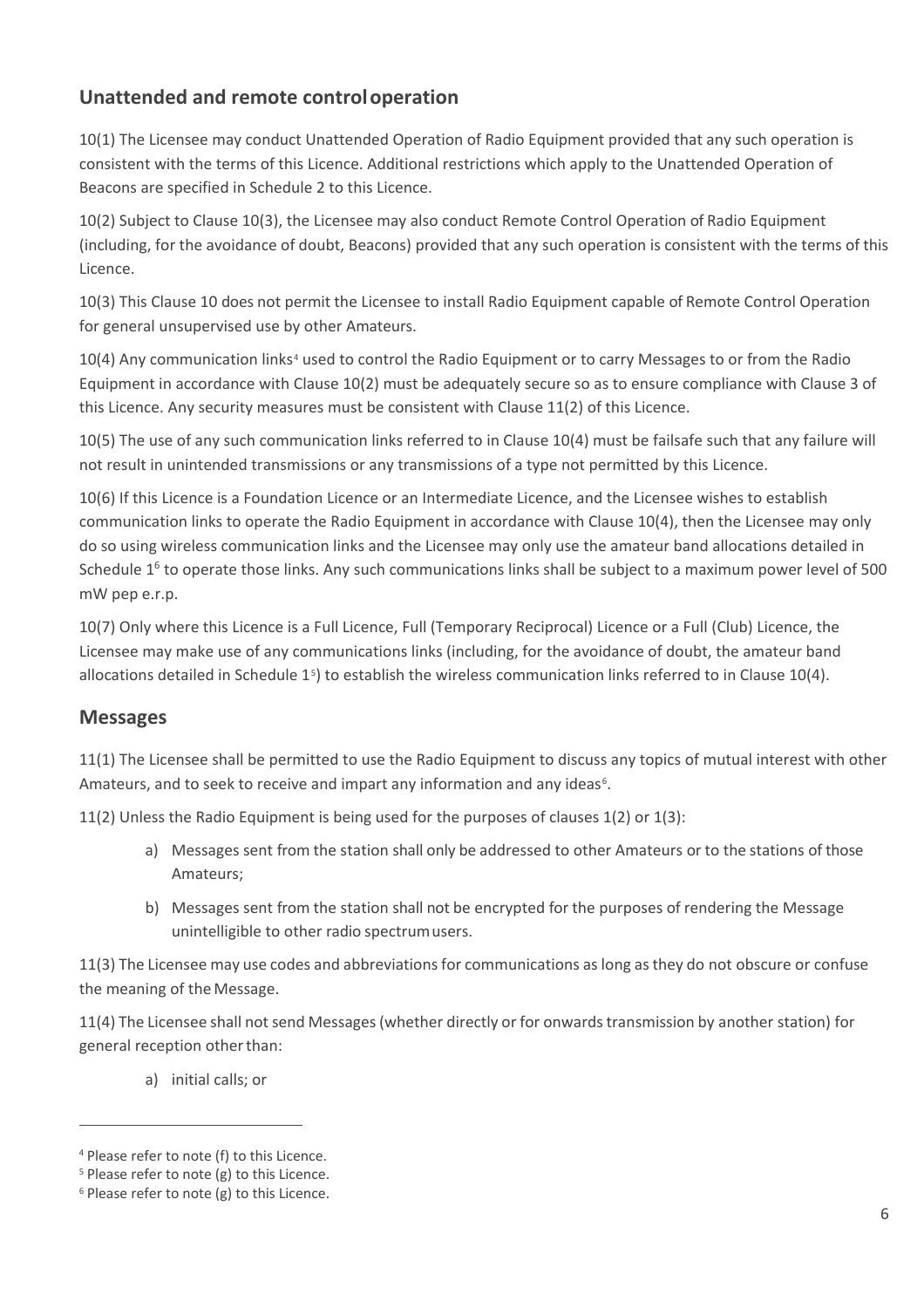- b) to groups or networks ("nets") of three or more Amateurs as long as communication is first established separately with at least one Amateur in any such group;
- c) Messages transmitted via a mailbox or bulletin board for reception by Amateurs.

## **Log**

12(1) For the purposes of any interference investigation, to determine compliance with the terms, conditions and limitations of this Licence, or for any other matter concerning the enforcement of any relevant legislation, the Licensee shall at the request of a person authorised by Ofcom, keep a permanent record (a "log") of such matters concerning the operation of the Radio Equipment, over such period, and in such form, as the authorised person may require.

12(2) When operating the Radio Equipment from a Vessel, the Licensee shall, at the request of the Vessel's master, keep a log of such matters concerning the operation of the Radio Equipment as the master may require.

# **Identification**

13(1) The Licensee, or, if this Licence is a Full Licence, then any other authorised person who uses the Radio Equipment, shall ensure that:

- a) the station is clearly identifiable at all times;
- b) the Callsign is transmitted as frequently as is practicable during transmissions, unless the specific requirements of Note (g) to the Notes to Schedule 1 of this Licence apply; and
- c) the Callsign is given in voice or other appropriate format consistent with the mode of operation.

### **Recorded or retransmitted Messages**

14(1) The Licensee may record and retransmit Messages addressed to the Licensee received from other Amateurs:

- a) with whom the Licensee is in direct communication; or
- b) which are intended for retransmission to a specifiedAmateur.

14(2) When recording and retransmitting the Message of another Amateur, if the Licensee also records and retransmits the Callsign of that Amateur, then the Licensee shall transmit the Callsign in such a way that the origin of the Message and the origin of the retransmission are clear.

### **Fees**

15(1) The Licensee shall pay to Ofcom the relevant sums as provided in section 12 of the Wireless Telegraphy Act 2006 and the regulations madethereunder.

### **Operation by the Licensee in CEPT countries**

16(1) Where the Licensee is authorised to operate abroad in accordance with Clause 2(1)(b), the Licensee shall:

- a) comply with the requirements applicable to the use of wireless telegraphy apparatus at the location of operation in the hostcountry;
- b) present this Licence upon request to the relevant supervisory authorities in the host country;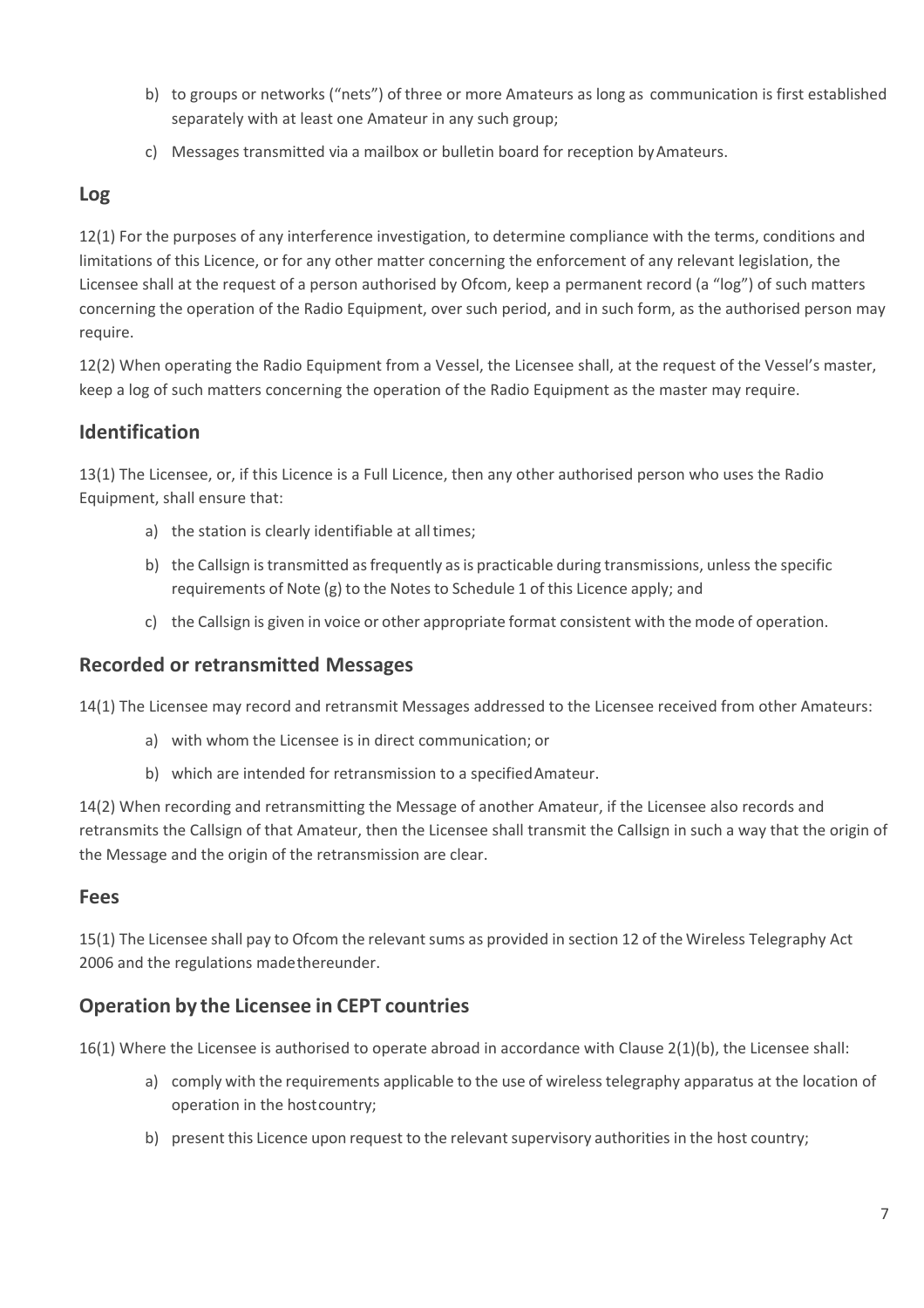c) unless instructed otherwise by the host country, use the Callsign specified in Section 1 of this Licence after the appropriate host country Callsign prefix.

## **Interpretation**

17(1) In this Licence, unless the context otherwise requires:

- (a) "Act" means the Wireless Telegraphy Act2006;
- (b) "Alternative Address" means a fixed postal addressin the United Kingdom or Crown Dependencies other than the Main Station Address;
- (c) "Aircraft" and "Airborne Vehicles" includesfull size and models and also includes balloons whether tethered or free;
- (d) "Amateur" means a holder of an Amateur Radio Licence issued by Ofcom;
- (e) "Beacon" means automatic transmitting only Radio Equipment which is operated by the Licensee in accordance with Clause 10 and Schedule 2 of this Licence;
- (f) "Callsign" means the unique group of alphanumeric characters specified in Section 1 of this Licence and used to identify the Radio Equipment in accordance with ITU Radio Regulations;
- (g) "CEPT" means the European Conference of Postal andTelecommunications Administrations;
- (h) "Club" means an amateur radio club:
- (i) "Disqualified Person" means any person:
	- I. whose Amateur Radio Licence issued by Ofcom is currently revoked or varied as a result of revocation action;
	- II. whose last application for a Amateur Radio Licenceissued by Ofcom was refused as a result of revocation action; or
	- III. who, in the last six months, has been convicted of an offence under the Wireless Telegraphy Acts.
- (j) "Foundation Licence" means a Licence issued to an Amateur who is the holder of a Radio Amateurs' Examination Pass Certificate which confirms that the holder has achieved the appropriate level of competence required by Ofcom to be issuedwith a Foundation Licence;
- (k) "Full Licence" means a Licence issued to an Amateur who is the holder of a Radio Amateurs' Examination Pass Certificate which confirms that the holder has achieved the appropriate level of competence required by Ofcom to be issued with a Full Licence;
- (l) "Full (Club) Licence" means a Licence issued to an Amateur who is the holder of a separate Full Licence and who represents a Club;
- (m) Not used*;*
- (n) "Full (Temporary Reciprocal) Licence" means a licence issued to an Amateur who holds an amateur radio Licence issued by a foreign administration recognised by Ofcom and which confirms that the holder has achieved the appropriate level of competence required by Ofcom to be issued with a Full (Temporary Reciprocal) Licence;
- (o) "Harmonised Amateur Radio Examination Certificate" means a certificate issued by a licensing administration other than Ofcom as evidence that the holder has achieved a specified level of qualification consistent with the requirements of CEPT Recommendation T/R 61-02;
- (p) "Inspect" means examine and test;
- (q) "Intermediate Licence" means a licence issued to an Amateur who is the holder of a Radio Amateurs' Examination Pass Certificate which confirms that the holder has achieved the appropriate level of competence required by Ofcom to be issuedwith an Intermediate Licence;
- (r) "Licence Fee" means the licence fee payable by the Licensee to Ofcom only where this Licence is a Paper Licence;
- (s) "Licensee" means the holder of this Licence named in Section 1 of the Licence;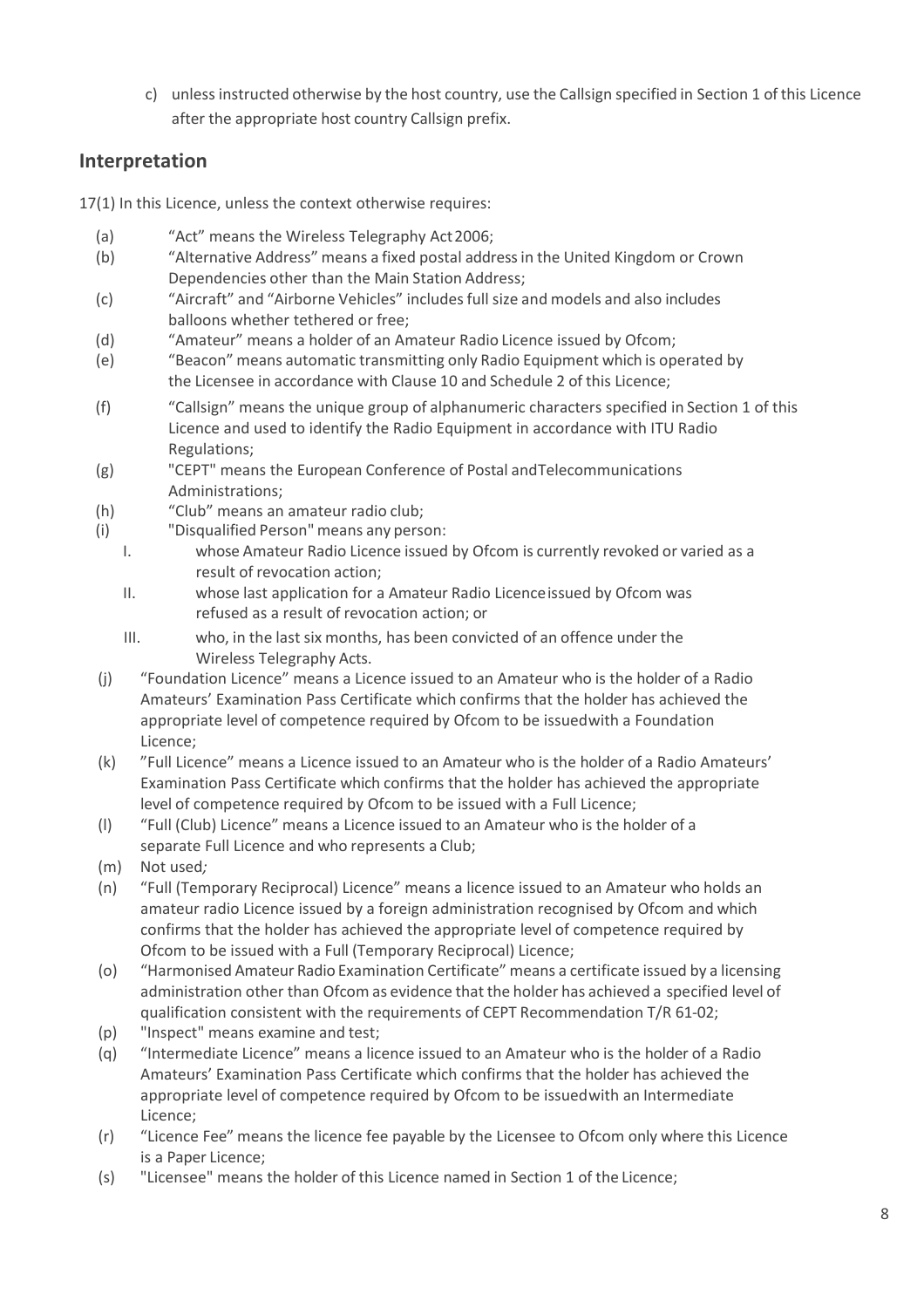- (t) "Main Station Address" means the main station addressstated in Section 1 of this Licence;
- (u) "Maritime Mobile" means the Radio Equipment is located on any Vessel atSea;
- (v) "Message" means a signal which conveys information to or from Radio Equipment operated by an Amateur in accordance with an Amateur Radio Licence issued by Ofcom;
- (w) "Mobile" means the Radio Equipment is located in the UnitedKingdom or Crown Dependencies: I. in or on any vehicle or conveyance;
	- II. on the person of the Licensee where the Licensee is a pedestrian; or
	- III. on any Vessel on InlandWaters;
- (x) "Modifier" means the applicable Regional Secondary Locator and may also include a suffix in accordance with note (d) to this Licence;
- (y) "Ofcom" means the Office of Communications;
- (aa) "Paper Licence" means a Licence that is issued to the Licensee in paper form by Ofcom;
- (bb) "Radio Amateurs' Examination Pass Certificate" means an original certificate issued by an examination body which is recognised by Ofcom which confirms that that person named on the certificate has achieved the level of competence required to hold either a Full, Intermediate or Foundation Amateur Radio Licence issued by Ofcom;
- (cc) "Radio Equipment" has the meaning given to it in Section 1 of this Licence;
- (dd) "Recognised Foundation Training Course" means a training course which, if successfully completed, will lead to the person attending the course being issued with a Radio Amateurs' Examination Pass Certificate which confirms that that person has achieved the level of competence required by Ofcom to be issued with a Foundation Licence;
- (ee) "Regional Secondary Locator" means a letter used by the Licensee to convey the location of the Radio Equipment in accordance with Clause 2(2) and note (c) to this Licence;
- (ff) "Remote Control Operation" means Unattended Operation but where the Radio Equipment is operated by remote control, that is, where the Licensee hasthe ability to control the Radio Equipment from a different location to that where the Radio Equipment is located;
- (gg) "Secretary of State" means the Secretary of State referred to in section 5 of the Wireless Telegraphy Act 2006;
- (hh) "Telecommunication Convention" and "Radio Regulations" mean the International Telecommunication Convention and the Radio Regulations annexed thereto and include any Convention or Regulation which may from time to time be enacted or brought into force in substitution for, in amendment of, or in addition to, the Telecommunication Convention or Radio Regulations;
- (ii) "Temporary Licence" means a Licence which is issued to a radio amateur who is already licensed by a licensing administration other than Ofcom and who wishes to operate on a temporary basis in the United Kingdom or Crown Dependencies. A Callsign will not be issued with a Temporary Licence;
- (jj) "Temporary Location" means a fixed location in the United Kingdom or Crown Dependencies which is not the Main Station Address or an Alternative Address;
- (ll) "Unattended Operation" meansthe operation of Radio Equipment by the Licensee when the Licensee is in a different location to that where the Radio Equipment is located;
- (mm) "Undue Interference" shall have the meaning given by Section 115 of the Act;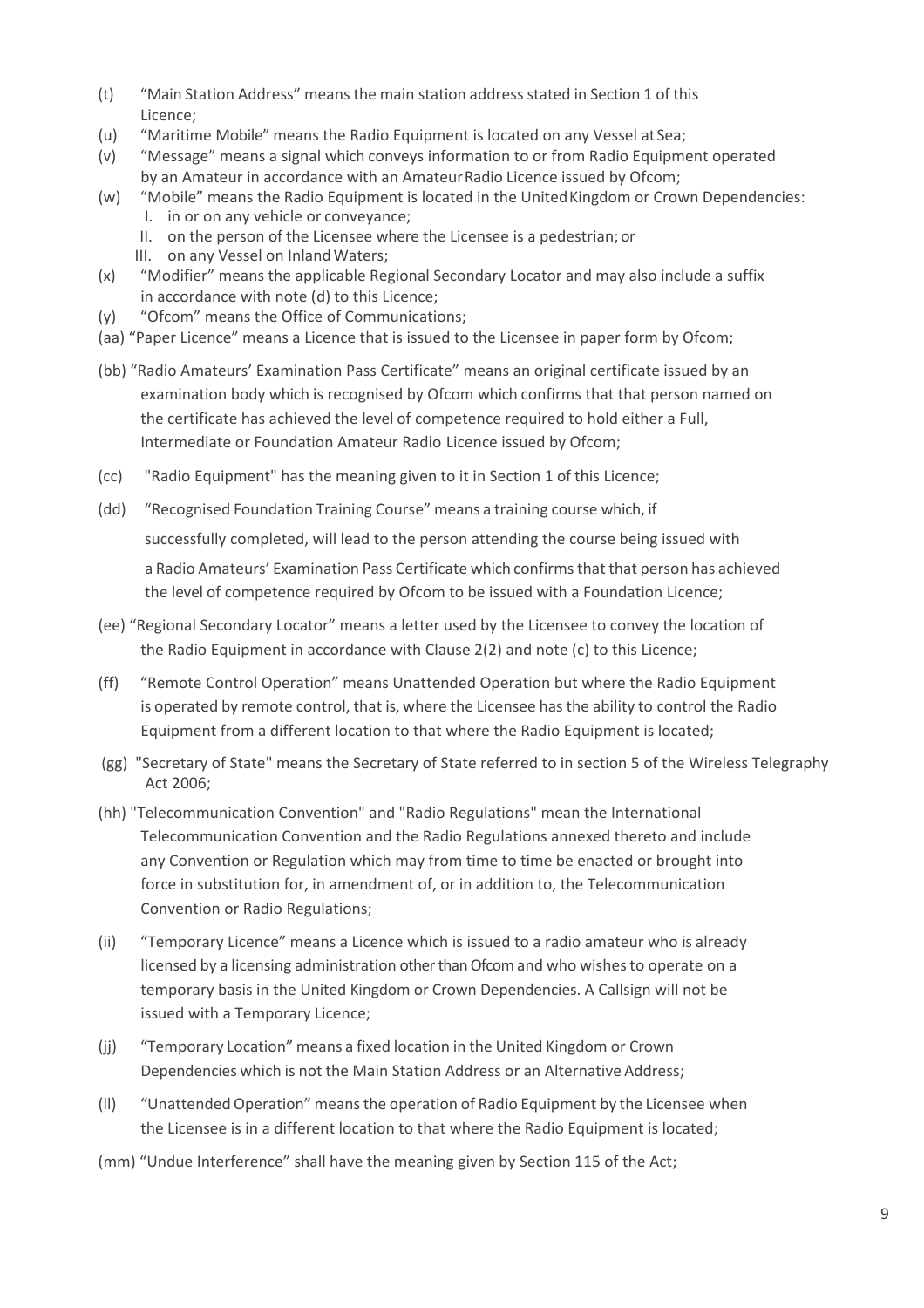- (nn) "United Kingdom" means the United Kingdom of Great Britain and Northern Ireland, and "Crown Dependencies" means the Bailiwick of Jersey, Bailiwick of Guernsey and Isle of Man;
- (oo) "Amateur Radio Licence" means a Full, Intermediate, Foundation, Full (Temporary Reciprocal), or Full (Club) Amateur Radio Licence;
- (pp) "Unwanted Emissions" means spurious emissions and out-of-band emissions as defined in the Radio Regulations;
- (qq) "User Service" means the British Red Cross, St John Ambulance, the St Andrew's Ambulance Association, the Royal Voluntary Service, the Salvation Army, any Government Department, any 'Category 1' responder, and any Category 2 responder as defined in the Civil Contingencies Act 2004;
- (rr) "Vessel" means any floating structure which is capable of beingmanned;
- (ss) "Vessel at Sea" means a Vessel operating on the seaward side of the low-water line along the coastline as marked on large scale charts officially recognised by the relevant coastal state;
- (tt) "Vessel on Inland Waters" means a Vessel operating on the landward side of the low- water line along the coastline as marked on large scale charts officially recognised by the relevant coastal state; and
- (uu) "Wireless Telegraphy Acts" means the Wireless Telegraphy Act 2006 (as amended from time to time) and any regulations made thereunder.

17(2) The Licence consists of Section 1 and Section 2 (which includes Schedule 1 and Schedule 2) together with the notes thereto, as any of them may be varied from time to time.

17(3) The headings in this Licence are for ease of reference only and shall not affect the interpretation of the Licence.

17(4) To the extent that they do not conflict with or are not inconsistent with any of the Clauses herein, the notes to the Schedules and the notes to the Licence are binding on the Licensee.

17(5) The Interpretation Act 1978 shall apply to this Licence as it applies to an Act of Parliament.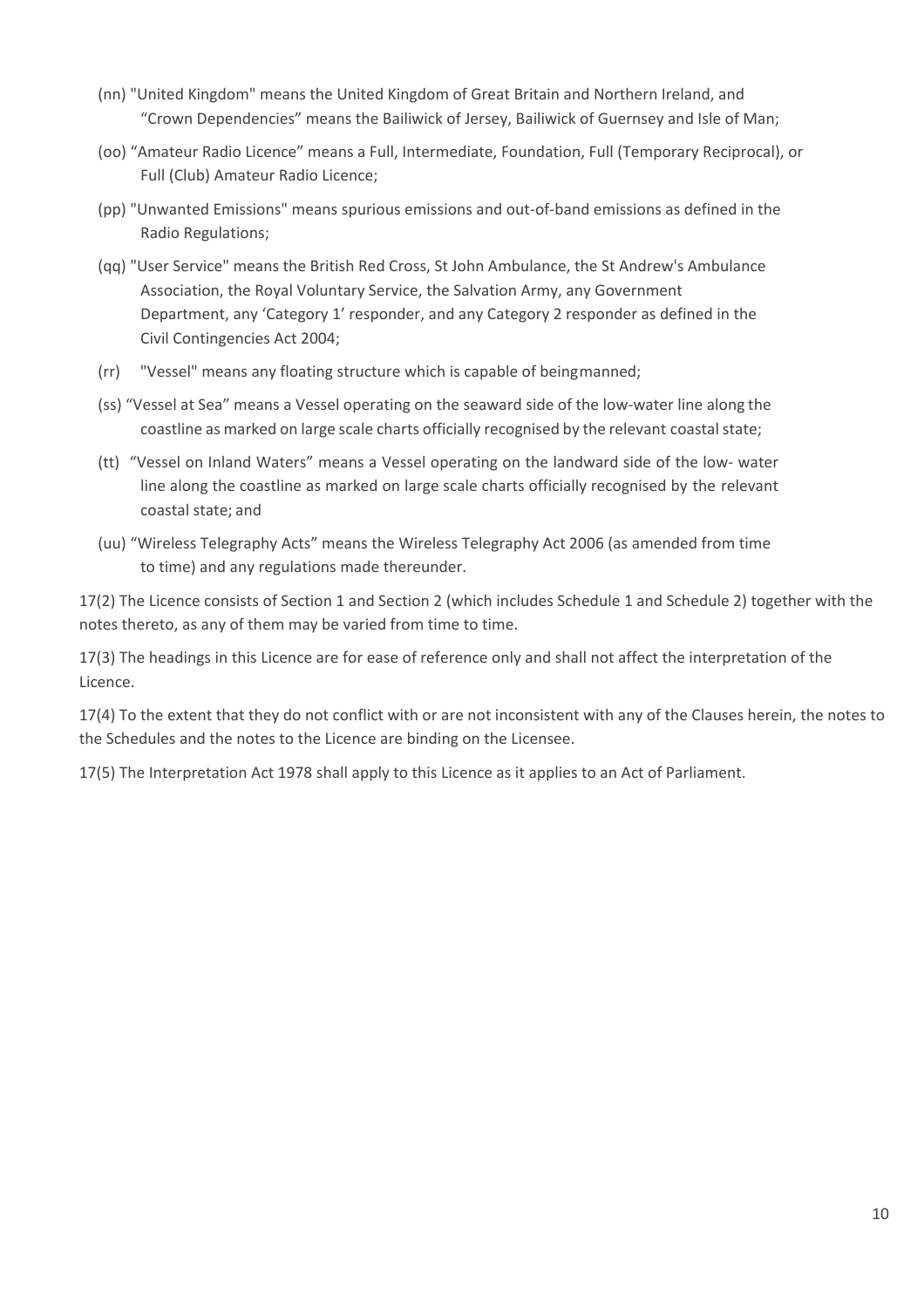# **Notes to the licence**

(a) The bandwidths of emissions should be such as to ensure the most efficient utilisation of the spectrum. In general this requires that bandwidths be kept at the lowest values which technology and the nature of the service permit. Where bandwidth-expansion techniques are used, the minimum spectral power density consistent with efficient spectrum utilisation should be employed.

(b) When telephony is used, the letters of the Callsign may be confirmed phonetically by the pronouncement of well-known words of which the initial letters are the same as those in the call sign. It is recommended that the phonetic alphabet contained in Appendix 14 of the Radio Regulations be used:

| A | Alpha        | J | Juliet   | S            | Sierra  |
|---|--------------|---|----------|--------------|---------|
| B | <b>Bravo</b> | K | Kilo     | T            | Tango   |
| C | Charlie      | L | Lima     | U            | Uniform |
| D | Delta        | M | Mike     | $\mathsf{V}$ | Victor  |
| E | Echo         | N | November | W            | Whiskey |
| F | Foxtrot      | O | Oscar    | X            | X-ray   |
| G | Golf         | P | Papa     | Y            | Yankee  |
| н | Hotel        | Q | Quebec   | Z            | Zulu    |
|   | India        | R | Romeo    |              |         |

(c) If the Radio Equipment is used solely by a Club then the following Regional secondary Locators may be used instead of those described in Clause 2(2):

| I. England          | - "X":   |
|---------------------|----------|
| II. Guernsey        | $-$ "P"; |
| III. Isle of Man    | - "T":   |
| IV. Jersey          | $-$ "H"; |
| V. Northern Ireland | - "N":   |
| VI. Scotland        | - "S";   |
| VII. Wales          | $-$ "C". |
|                     |          |

(d) When operating at locations other than the Main Station Address, it isrecommended that the following suffixes be used:

- I. If the Licensee operates the Radio Equipment at an Alternative Address, the Licensee may use the suffix "/A" with the Callsign;
- II. If the Licensee operates the Radio Equipment at a Temporary Location, the Licensee may use the suffix "/P" with the Callsign;
- III. If the Licensee operates the Radio Equipment from a Mobile location, the Licensee may use the suffix "/M" with theCallsign;
- IV. If the Licensee operates the Radio Equipment from a Maritime Mobile location, the Licensee may use the suffix "/MM" with the Callsign.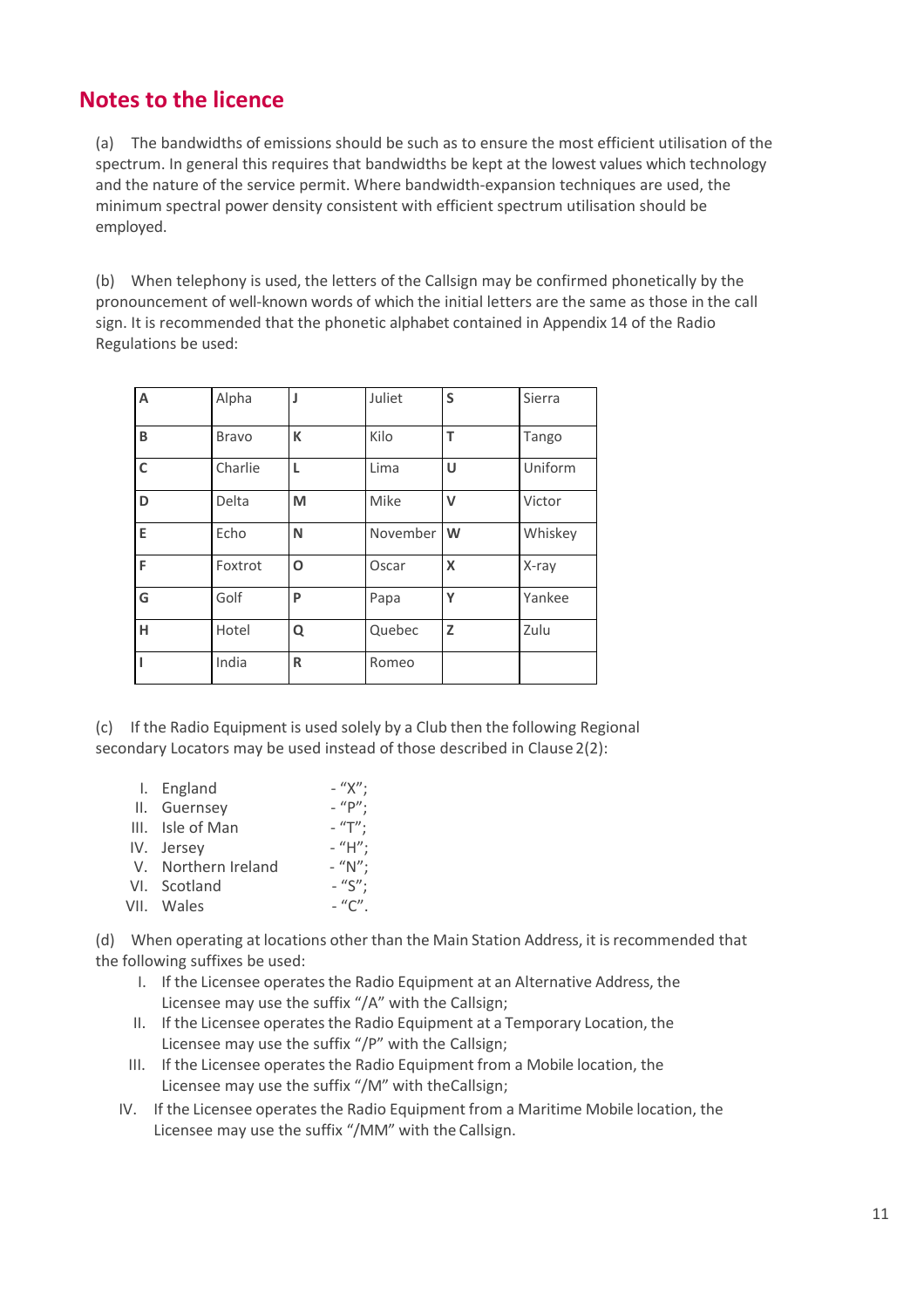(e) When the location of the Radio Equipment is given, it is recommended that one of the following location identifiers be used:

- I. the full postcode;
- II. latitude and longitude in degrees and minutes;
- III. National Grid Reference correct to six figures;
- IV. International Amateur Radio Union (IARU) locator to six characters;or
- V. the address or other geographical description correct to 5km.

(f) When considering the use of communication links referred to in Clause 10(4) of this Licence, it is the Licensee's responsibility to ensure that the Licensee is duly authorised to use the communications link for this purpose. When considering the use of public communications links, it is the Licensee's responsibility to ensure that any such use would be consistent with the terms and conditions of the service provider.

(g) When considering the use of the amateur band allocations detailed in Schedule 1 to establish the communication links referred to in Clause 10(4) of this Licence, the Licensee should only use band allocations above 30 MHz to establish these communications links.

(h) The Wireless Telegraphy (Content of Transmission) Regulations 1988 make it an offence to use any station for wireless telegraphy or any wireless telegraphy apparatus to send a message, communication or other matter in whatever form that is grossly offensive or of an indecent, obscene or menacing character.

(i) In order to avoid the Licence being revoked, by no later than five years after the date of issue of this Licence, the Licensee must either notify Ofcom of a change of the Licensee's details in Section 1 of the Licence or confirm to Ofcom that the details set out in Section 1 of the Licence are still valid. Unless the Licensee makes a further notification or confirmation to Ofcom once every five years from the last date of notification or confirmation, then the Licence will be revoked.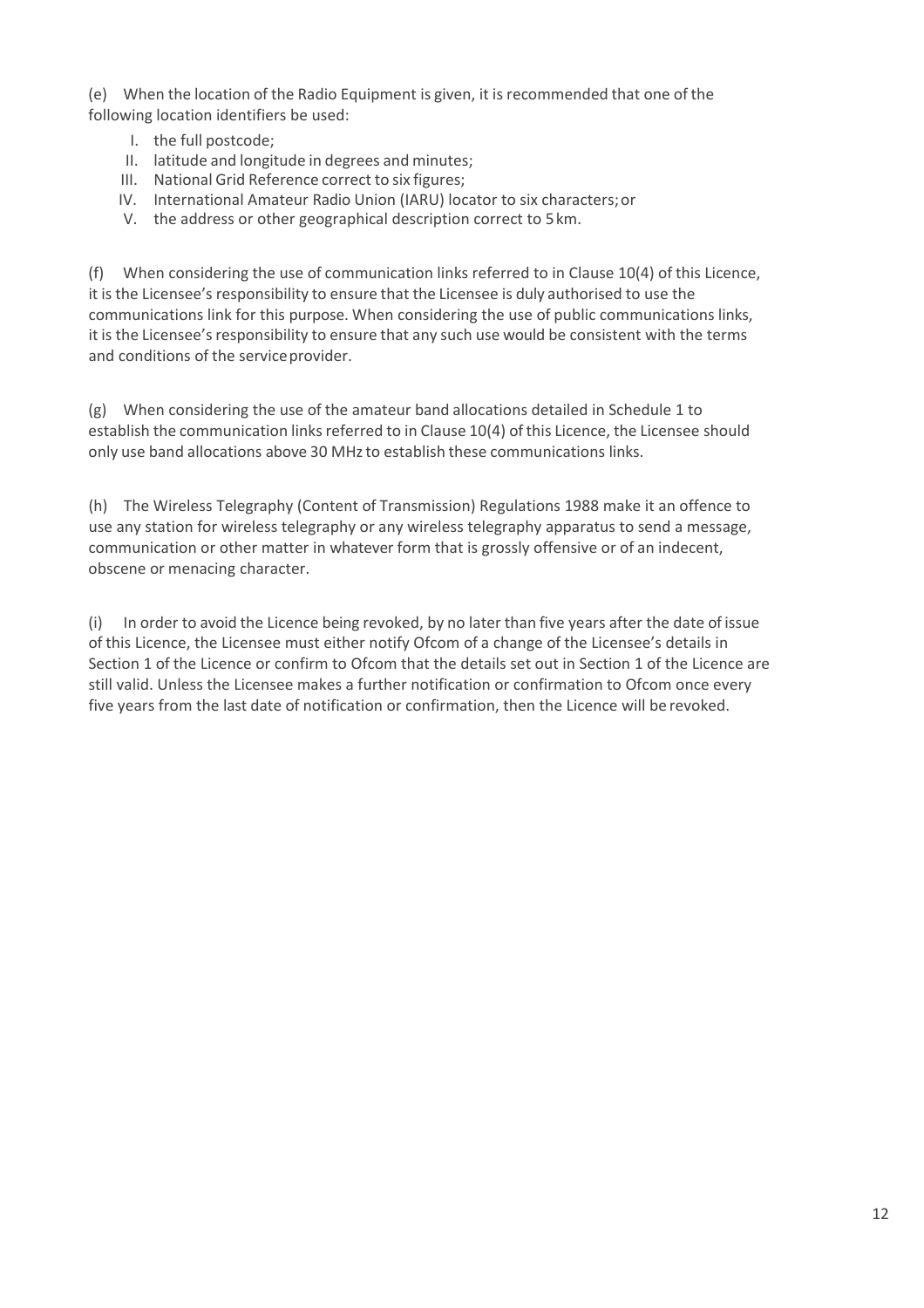# Schedule 1

Where this Licence is a **Foundation Licence**, the Licensee shall only be permitted to operate the Radio Equipment using the frequency bands and power levels set out in **Table A of this Schedule 1**.

Where this Licence is an **Intermediate Licence**, the Licensee shall only be permitted to operate the Radio Equipment using the frequency bands and power levels set out in **Table B of this Schedule 1**.

Where this Licence is either a **Full Licence,** a **Full (Temporary Reciprocal) Licence or a Full (Club) Licence**, the Licensee shall only be permitted to operate the Radio Equipment using the frequency bands and power levels set out in **Table C of this Schedule 1**.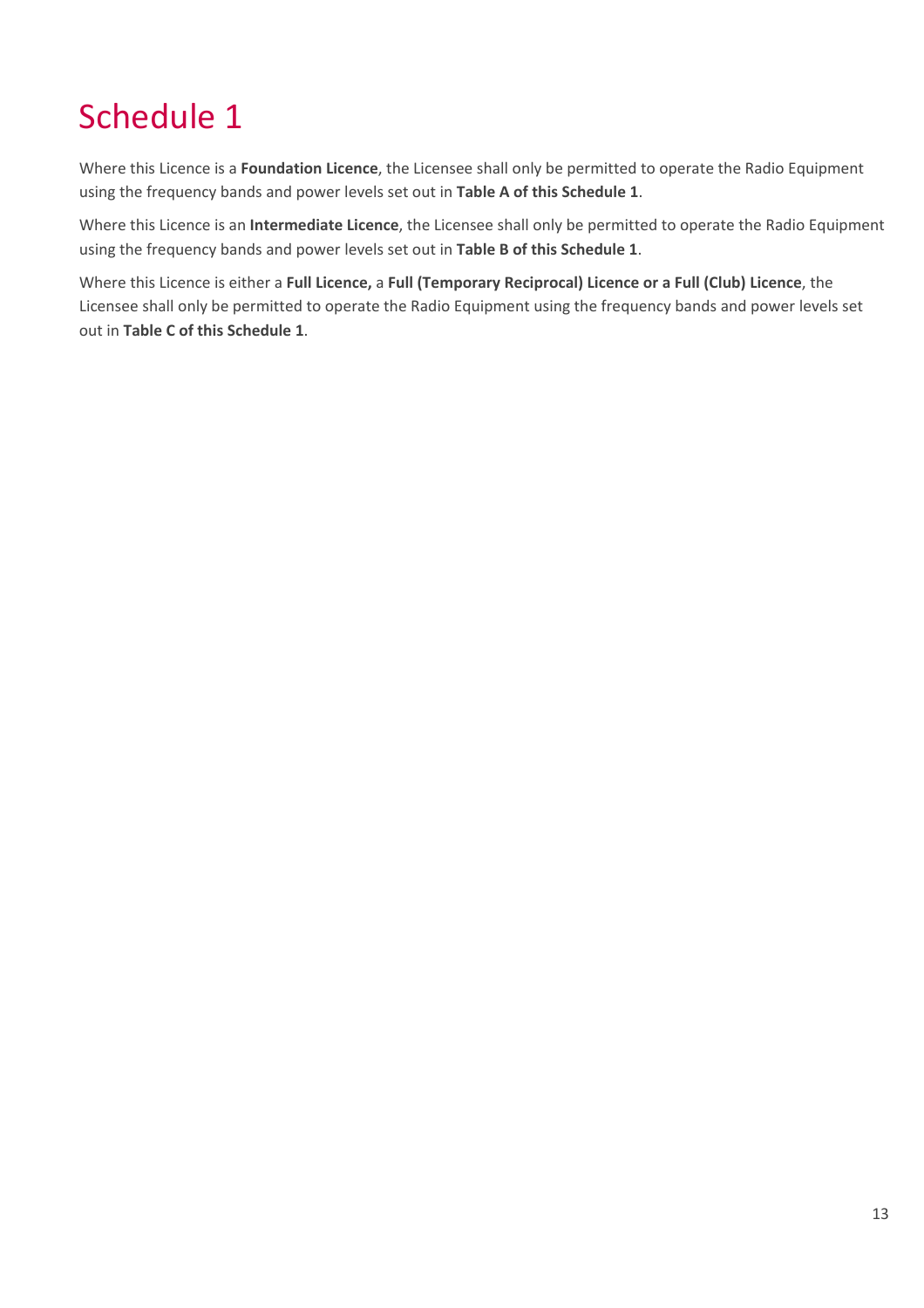# **Table A**

# **Foundation Licence Parameters**

| <b>Frequency Bands (in MHz)</b> | <b>Status of Amateur Service</b> | <b>Status of Amateur Satellite</b> | <b>Maximum Peak Envelope</b> |
|---------------------------------|----------------------------------|------------------------------------|------------------------------|
|                                 | allocation under this licence    | Service allocation under this      | Power level in Watts (and dB |
|                                 |                                  | licence                            | relative to 1 Watt)          |
|                                 | Secondary. Available on the      | Not allocated                      | 1W (0 dBW) e.r.p.            |
| $0.1357 - 0.1378$               | basis of non-interference to     |                                    |                              |
|                                 | lother services.                 |                                    |                              |
|                                 | Primary. Available on the basis  |                                    |                              |
| 1.810-1.830                     | of non-interference to other     | Not allocated                      | 10W (10 dBW)                 |
|                                 | services outside the UK or       |                                    |                              |
|                                 | Crown Dependencies.              |                                    |                              |
| 1.830-1.850                     | Primary                          | Not allocated                      | 10W (10 dBW)                 |
|                                 | Secondary. Available on the      | Not allocated                      |                              |
| 1.850-2.000                     | basis of non-interference to     |                                    | 10W (10 dBW)                 |
|                                 | other services.                  |                                    |                              |
| 3.500-3.800                     | Primary. Shared with other       | Not allocated                      | 10W (10 dBW)                 |
|                                 | Services.                        |                                    |                              |
| 7.000-7.100                     | Primary                          | Primary                            | 10W (10 dBW)                 |
| 7.100-7.200                     | Primary                          | Not allocated                      | 10W (10 dBW)                 |
| 10.100-10.150                   | Secondary                        | Not allocated                      | 10W (10 dBW)                 |
| 14.000-14.250                   | Primary                          | Primary                            | 10W (10 dBW)                 |
| 14.250-14.350                   | Primary                          | Not allocated                      | 10W (10 dBW)                 |
| 18.068-18.168                   | Primary                          | Primary                            | 10W (10 dBW)                 |
| 21.000-21.450                   | Primary                          | Primary                            | 10W (10 dBW)                 |
| 24.890-24.990                   | Primary                          | Primary                            | 10W (10 dBW)                 |
| 28.000-29.700                   | Primary                          | Primary                            | 10W (10 dBW)                 |
|                                 | Primary. Available on the basis  | Not allocated                      | 10W (10 dBW)                 |
| 50.00-51.00                     | of non-interference to other     |                                    |                              |
|                                 | services outside the UK or       |                                    |                              |
|                                 | Crown Dependencies.              |                                    |                              |
|                                 | Secondary. Available on the      | Not allocated                      | 10W (10 dBW)                 |
| 51.00-52.00                     | basis of non-interference to     |                                    |                              |
|                                 | other services.                  |                                    |                              |
|                                 | Secondary. Available on the      | Not allocated                      | 10W (10 dBW)                 |
| 70.00-70.50                     | basis of non-interference to     |                                    |                              |
|                                 | other services.                  |                                    |                              |
| 144.0-146.0                     | Primary                          | Primary                            | 10W (10 dBW)                 |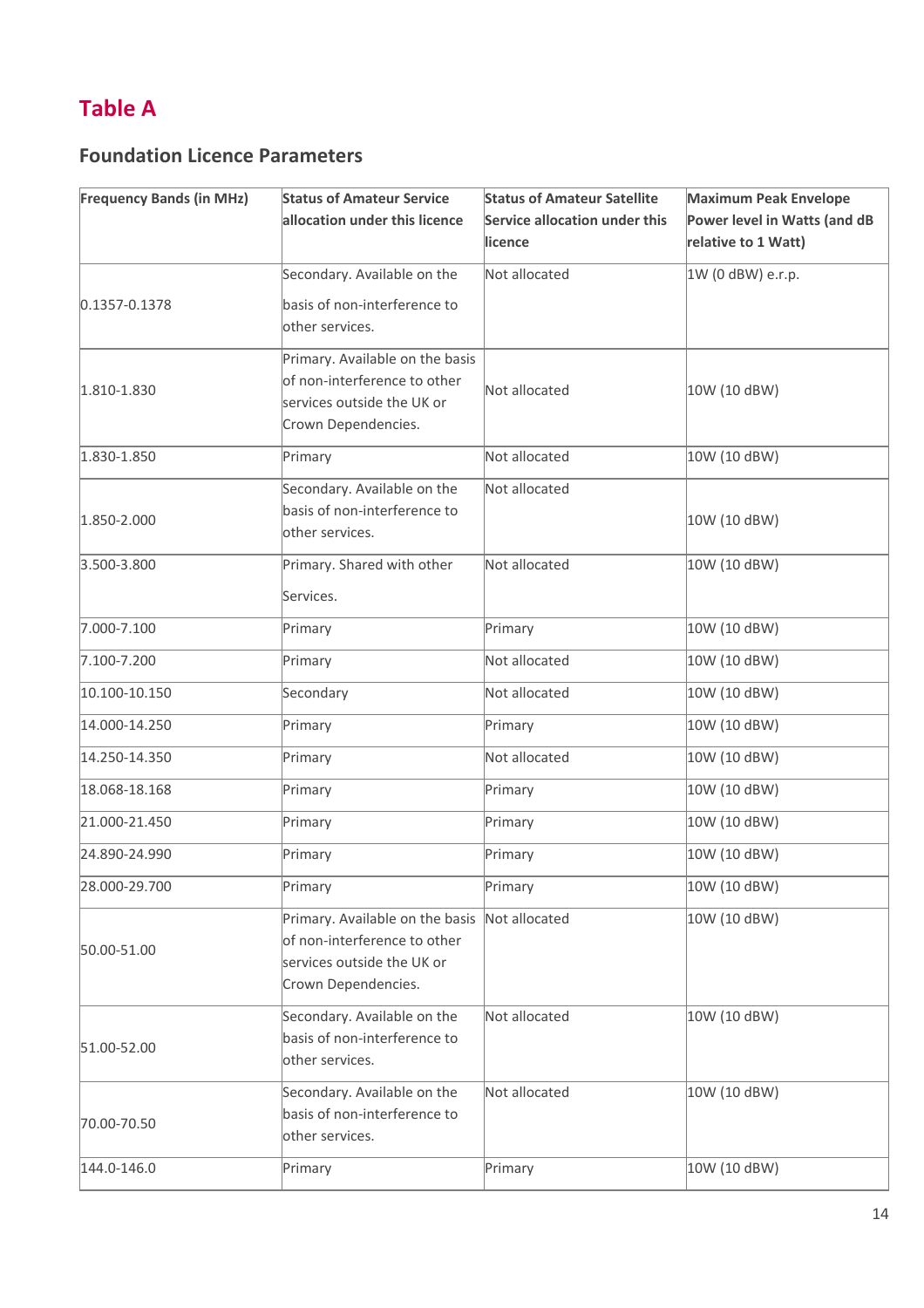| <b>Frequency Bands (in MHz)</b> | <b>Status of Amateur Service</b><br>allocation under this licence                                                  | <b>Status of Amateur Satellite</b><br>Service allocation under this<br>llicence | <b>Maximum Peak Envelope</b><br>Power level in Watts (and dB<br>relative to 1 Watt) |
|---------------------------------|--------------------------------------------------------------------------------------------------------------------|---------------------------------------------------------------------------------|-------------------------------------------------------------------------------------|
| 430.0-431.0                     | Secondary                                                                                                          | Not allocated                                                                   | 10W (10 dBW) e.r.p.                                                                 |
| 431.0-432.0                     | Secondary. Not available for<br>use within 100km radius of<br>Charing Cross, London<br>(51°30'30''N, 00°07'24''W). | Not allocated                                                                   | 10W (10 dBW) e.r.p.                                                                 |
| 432.0-435.0                     | Secondary                                                                                                          | Not allocated                                                                   | 10W (10 dBW)                                                                        |
| 435.0-438.0                     | Secondary                                                                                                          | Secondary                                                                       | 10W (10 dBW)                                                                        |
| 438.0-440.0                     | Secondary                                                                                                          | Not allocated                                                                   | 10W (10 dBW)                                                                        |
| 10000-10125                     | Secondary                                                                                                          | Not allocated                                                                   | 1W(0dBW)                                                                            |
| 10225-10450                     | Secondary                                                                                                          | Not allocated                                                                   | 1W (0 dBW)                                                                          |
| 10450-10475                     | Secondary                                                                                                          | Secondary                                                                       | 1W (0 dBW)                                                                          |
| 10475-10500                     | Not allocated                                                                                                      | Secondary                                                                       | 1W (0 dBW)                                                                          |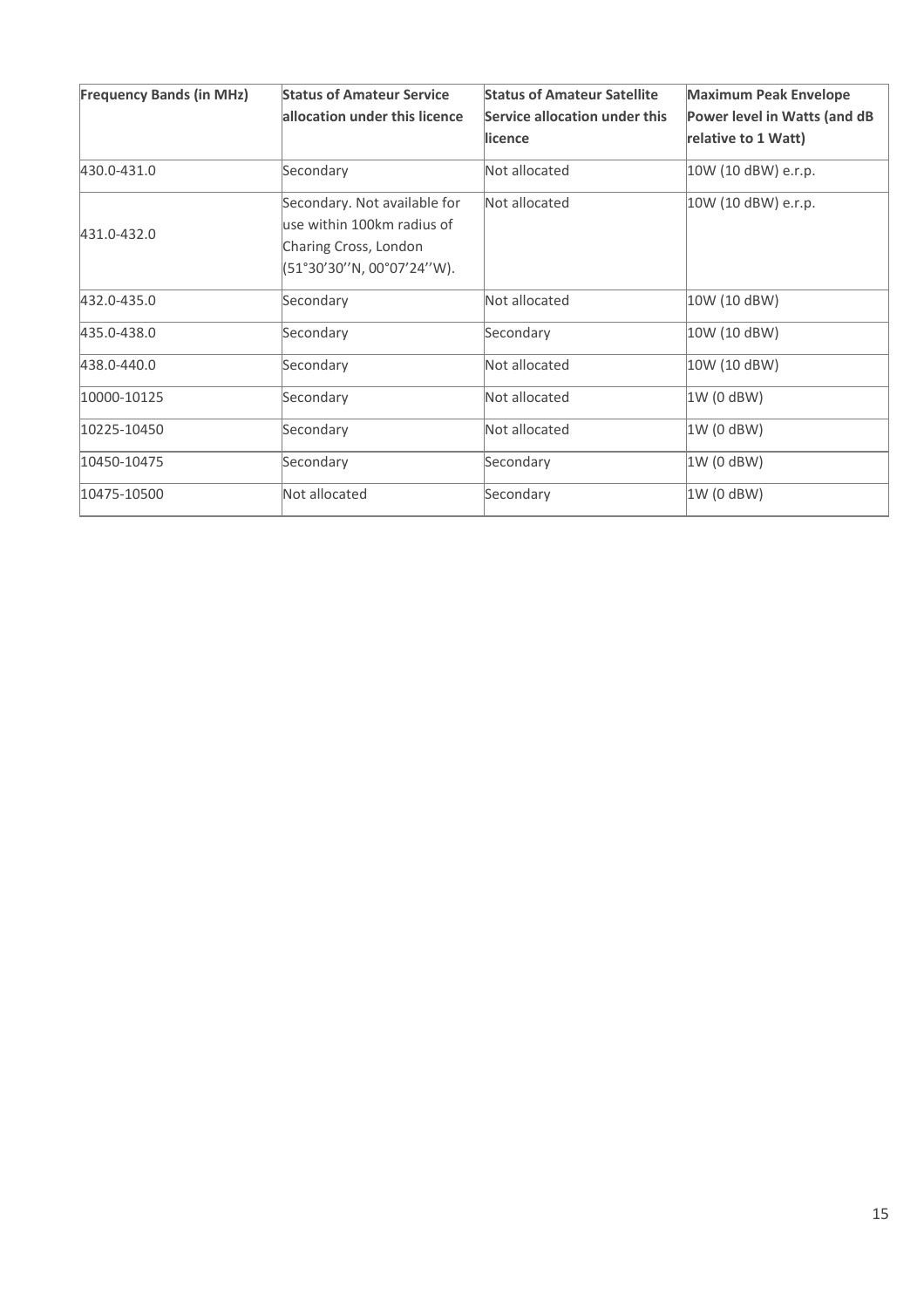# **Table B**

# **Intermediate Licence Parameters**

| <b>Frequency Bands (in MHz)</b> | <b>Status of Amateur Service</b>              | <b>Status of Amateur Satellite</b> | <b>Maximum Peak Envelope</b> |  |
|---------------------------------|-----------------------------------------------|------------------------------------|------------------------------|--|
|                                 | allocation under this licence                 | Service allocation under this      | Power level in Watts (and dB |  |
|                                 |                                               | licence                            | relative to 1 Watt)          |  |
|                                 | Secondary. Available on the                   | Not allocated                      | 1W (0 dBW) e.r.p.            |  |
|                                 | basis of non-interference to                  |                                    |                              |  |
| $0.1357 - 0.1378$               | other services.                               |                                    |                              |  |
|                                 | Primary. Available on the basis Not allocated |                                    | 50W (17 dBW)                 |  |
|                                 | of non-interference to other                  |                                    |                              |  |
| 1.810-1.830                     | services outside the UK or                    |                                    |                              |  |
|                                 | Crown Dependencies.                           |                                    |                              |  |
| 1.830-1.850                     | Primary                                       | Not allocated                      | 50W (17 dBW)                 |  |
|                                 | Secondary. Available on the                   | Not allocated                      | 32W (15 dBW)                 |  |
| 1.850-2.000                     | basis of non-interference to                  |                                    |                              |  |
|                                 | other services.                               |                                    |                              |  |
| 3.500-3.800                     | Primary. Shared with other                    | Not allocated                      | 50W (17 dBW)                 |  |
|                                 | Services.                                     |                                    |                              |  |
| 7.000-7.100                     | Primary                                       | Primary                            | 50W (17 dBW)                 |  |
| 7.100-7.200                     | Primary                                       | Not allocated                      | 50W (17 dBW)                 |  |
| 10.100-10.150                   | Secondary                                     | Not allocated                      | 50W (17 dBW)                 |  |
| 14.000-14.250                   | Primary                                       | Primary                            | 50W (17 dBW)                 |  |
| 14.250-14.350                   | Primary                                       | Not allocated                      | 50W (17 dBW)                 |  |
| 18.068-18.168                   | Primary                                       | Primary                            | 50W (17 dBW)                 |  |
| 21.000-21.450                   | Primary                                       | Primary                            | 50W (17 dBW)                 |  |
| 24.890-24.990                   | Primary                                       | Primary                            | 50W (17 dBW)                 |  |
| 28.000-29.700                   | Primary                                       | Primary                            | 50W (17 dBW)                 |  |
|                                 | Primary. Available on the basis Not allocated |                                    |                              |  |
| 50.00-51.00                     | of non-interference to other                  |                                    | 50W (17 dBW)                 |  |
|                                 | services outside the UK or                    |                                    |                              |  |
|                                 | Crown Dependencies.                           |                                    |                              |  |
|                                 | Secondary. Available on the                   |                                    |                              |  |
| 51.00-52.00                     | basis of non-interference to                  | Not allocated                      | 50W (17 dBW)                 |  |
|                                 | other services.                               |                                    |                              |  |
|                                 | Secondary. Available on the                   | Not allocated                      | 50W (17 dBW)                 |  |
| 70.00-70.50                     | basis of non-interference to                  |                                    |                              |  |
|                                 | other services.                               |                                    |                              |  |
| 144.0-146.0                     | Primary                                       | Primary                            | 50W (17 dBW)                 |  |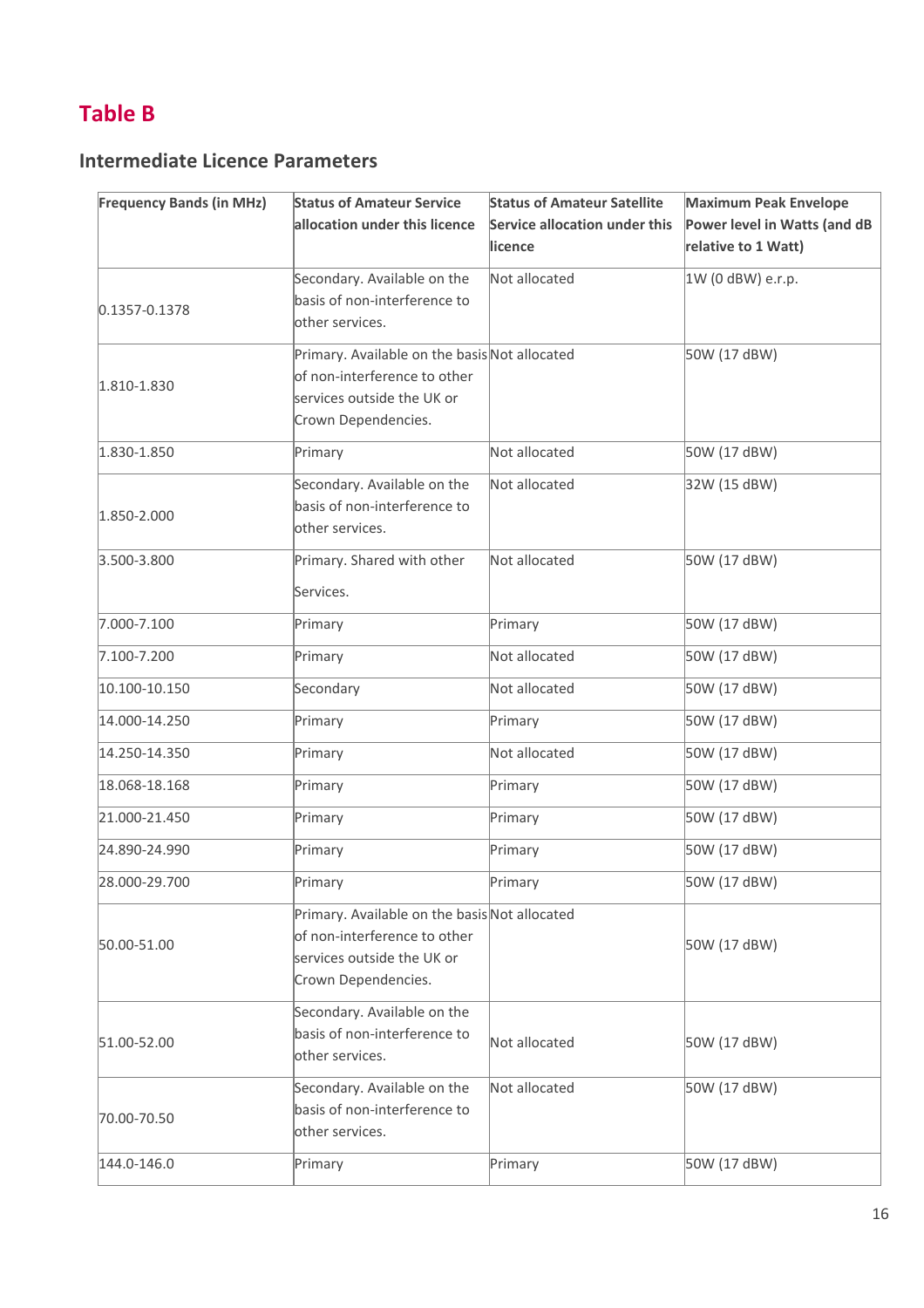| <b>Frequency Bands (in MHz)</b> | <b>Status of Amateur Service</b><br>allocation under this licence                                                  | <b>Status of Amateur Satellite</b><br>Service allocation under this<br>licence                                                 | <b>Maximum Peak Envelope</b><br>Power level in Watts (and dB<br>relative to 1 Watt) |
|---------------------------------|--------------------------------------------------------------------------------------------------------------------|--------------------------------------------------------------------------------------------------------------------------------|-------------------------------------------------------------------------------------|
| 430.0-431.0                     | Secondary                                                                                                          | Not allocated                                                                                                                  | 40W (16 dBW) e.r.p.                                                                 |
| 431.0-432.0                     | Secondary. Not available for<br>use within 100km radius of<br>Charing Cross, London<br>(51°30'30''N, 00°07'24''W). | Not allocated                                                                                                                  | 40W (16 dBW) e.r.p.                                                                 |
| 432.0-435.0                     | Secondary                                                                                                          | Not allocated                                                                                                                  | 50W (17 dBW)                                                                        |
| 435.0-438.0                     | Secondary                                                                                                          | Secondary                                                                                                                      | 50W (17 dBW)                                                                        |
| 438.0-440.0                     | Secondary                                                                                                          | Not allocated                                                                                                                  | 50W (17 dBW)                                                                        |
| 1240-1260                       | Secondary                                                                                                          | Not allocated                                                                                                                  | 50W (17 dBW)                                                                        |
| 1260-1270                       | Secondary                                                                                                          | Secondary. Earth to space only 50W (17 dBW)                                                                                    |                                                                                     |
| 1270-1325                       | Secondary                                                                                                          | Not allocated                                                                                                                  | 50W (17 dBW)                                                                        |
| 2310-2350                       | Secondary. Available on the<br>basis of non-interference to<br>other services.                                     | Not allocated                                                                                                                  | 50W (17 dBW)                                                                        |
| 2390-2400                       | Secondary. Available on the<br>basis of non-interference to<br>other services.                                     | Not allocated                                                                                                                  | 50W (17 dBW)                                                                        |
| 2400-2450                       | interference from ISM users.                                                                                       | Secondary. Users must accept Secondary. Users must accept 50W (17 dBW)<br>interference from ISM users.                         |                                                                                     |
| 3400-3410                       | Secondary. Available on the<br>basis of non-interference to<br>other services.                                     | Not allocated                                                                                                                  | 50W (17 dBW)                                                                        |
| 5650-5670                       | Secondary                                                                                                          | Secondary. Earth to space only 50W (17 dBW)                                                                                    |                                                                                     |
| 5670-5680                       | Secondary                                                                                                          | Not allocated                                                                                                                  | 50W (17 dBW)                                                                        |
| 5755-5765                       | Secondary. Users must accept Not allocated<br>interference from ISM users.                                         |                                                                                                                                | 50W (17 dBW)                                                                        |
| 5820-5830                       | Secondary. Users must accept Not allocated<br>interference from ISM users.                                         |                                                                                                                                | 50W (17 dBW)                                                                        |
| 5830-5850                       | interference from ISM users.                                                                                       | Secondary. Users must accept Secondary. Users must accept 50W (17 dBW)<br>interference from ISM users.<br>Space to Earth only. |                                                                                     |
| 10000-10125                     | Secondary                                                                                                          | Not allocated                                                                                                                  | 50W (17 dBW)                                                                        |
| 10225-10450                     | Secondary                                                                                                          | Not allocated                                                                                                                  | 50W (17 dBW)                                                                        |
| 10450-10475                     | Secondary                                                                                                          | Secondary                                                                                                                      | 50W (17 dBW)                                                                        |
| 10475-10500                     | Not allocated                                                                                                      | Secondary                                                                                                                      | 50W (17 dBW)                                                                        |
| 24000-24050                     | Primary. Users must accept<br>interference from ISM users.                                                         | Primary. Users must accept<br>interference from ISM users.                                                                     | 50W (17 dBW)                                                                        |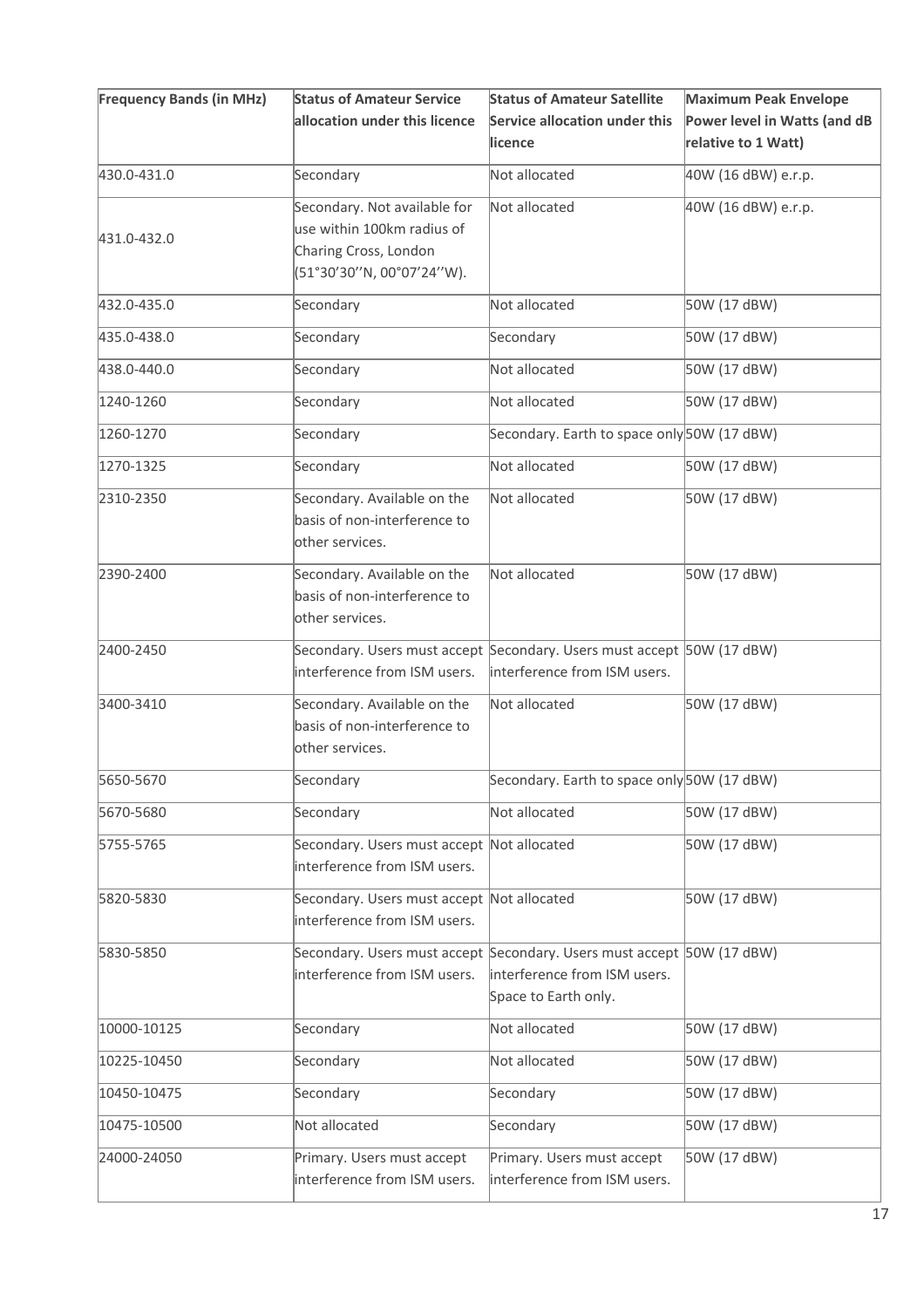| <b>Frequency Bands (in MHz)</b> | <b>Status of Amateur Service</b><br>allocation under this licence                                                      | <b>Status of Amateur Satellite</b><br>Service allocation under this<br>llicence | <b>Maximum Peak Envelope</b><br>Power level in Watts (and dB<br>relative to 1 Watt) |
|---------------------------------|------------------------------------------------------------------------------------------------------------------------|---------------------------------------------------------------------------------|-------------------------------------------------------------------------------------|
| 24050-24150                     | Secondary. May only be used<br>with the written consent of<br>Ofcom. Users must accept<br>interference from ISM users. | Not allocated                                                                   | 50W (17 dBW)                                                                        |
| 24150-24250                     | Secondary                                                                                                              | Not allocated                                                                   | 50W (17 dBW)                                                                        |
| 47000-47200                     | Primary                                                                                                                | Primary                                                                         | 50W (17 dBW)                                                                        |
| 75500-75875                     | Secondary                                                                                                              | Secondary                                                                       | 50W (17 dBW)                                                                        |
| 75875-76000                     | Primary                                                                                                                | Primary                                                                         | 50W (17 dBW)                                                                        |
| 76000-77500                     | Secondary                                                                                                              | Secondary                                                                       | 50W (17 dBW)                                                                        |
| 77500-78000                     | Primary                                                                                                                | Primary                                                                         | 50W (17 dBW)                                                                        |
| 78000-79000                     | Secondary                                                                                                              | Secondary                                                                       | 50W (17 dBW)                                                                        |
| 79000-81000                     | Secondary                                                                                                              | Secondary                                                                       | 50W (17 dBW)                                                                        |
| 122250-123000                   | Secondary                                                                                                              | Not allocated                                                                   | 50W (17 dBW)                                                                        |
| 134000-136000                   | Primary                                                                                                                | Primary                                                                         | 50W (17 dBW)                                                                        |
| 136000-141000                   | Secondary                                                                                                              | Secondary                                                                       | 50W (17 dBW)                                                                        |
| 241000-248000                   | Secondary                                                                                                              | Secondary                                                                       | 50W (17 dBW)                                                                        |
| 248000-250000                   | Primary                                                                                                                | Primary                                                                         | 50W (17 dBW)                                                                        |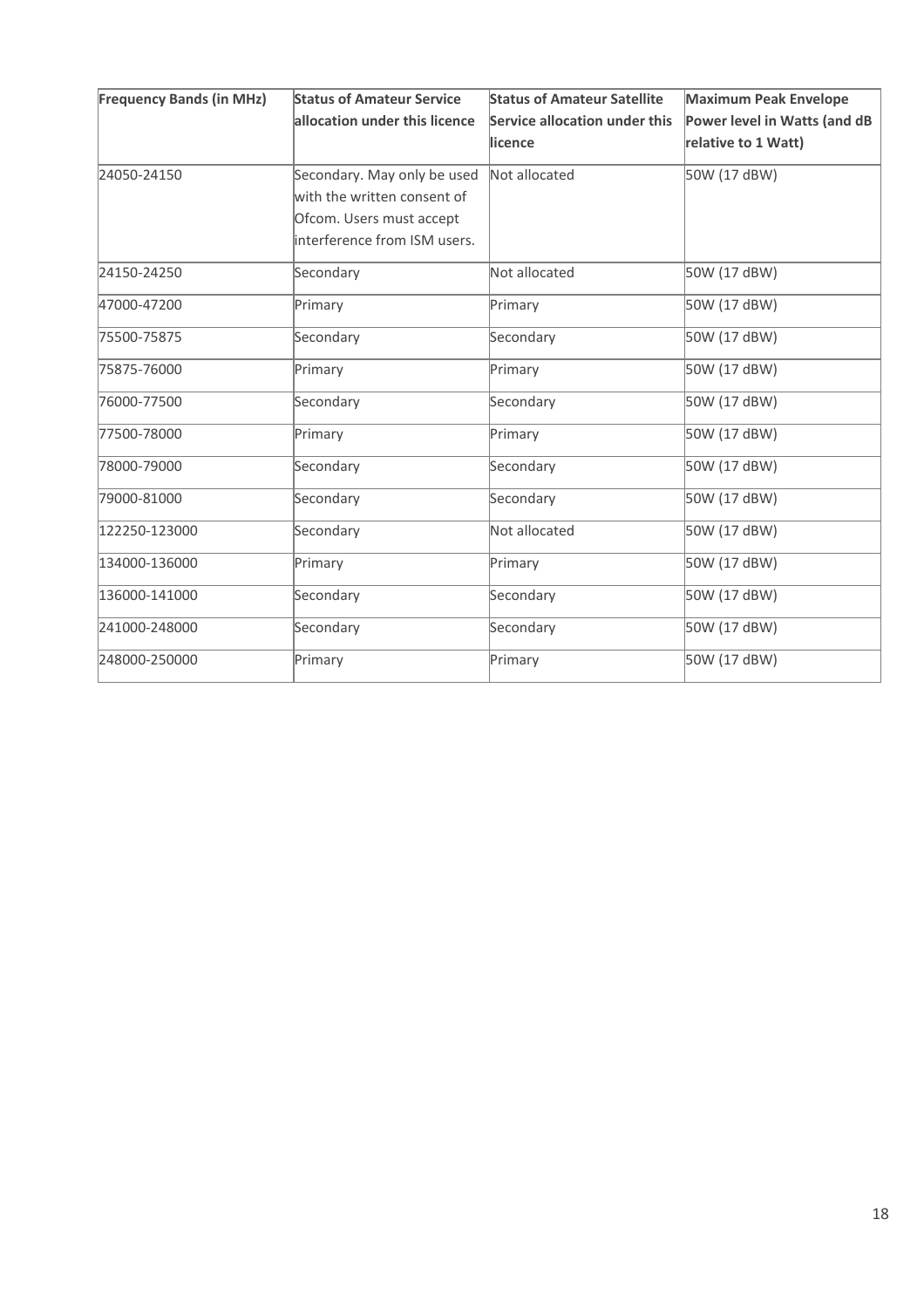# **Table C**

## **Full Licence Parameters**

| <b>Frequency Bands (in MHz)</b>              | <b>Status of Amateur Service</b><br>allocation under this licence                                                                           | <b>Status of Amateur Satellite</b><br>Service allocation under this<br>licence | <b>Maximum Peak Envelope</b><br>Power level in Watts (and dB<br>relative to 1 Watt) |
|----------------------------------------------|---------------------------------------------------------------------------------------------------------------------------------------------|--------------------------------------------------------------------------------|-------------------------------------------------------------------------------------|
| $0.1357 - 0.1378$                            | Secondary. Available on the<br>basis of non-interference to<br>other services.                                                              | Not allocated                                                                  | 1W (0 dBW) e.r.p.                                                                   |
| $0.472 - 0.479$                              | Secondary                                                                                                                                   | Not allocated                                                                  | Subject to note (f), 5W (7                                                          |
| (subject to note (f))                        |                                                                                                                                             |                                                                                | dBW) e.i.r.p.                                                                       |
| 1.810-1.830                                  | Primary. Available on the basis Not allocated<br>of non-interference to other<br>services outside the UK or<br>Crown Dependencies.          |                                                                                | 400W (26 dBW)                                                                       |
| 1.830-1.850                                  | Primary                                                                                                                                     | Not allocated                                                                  | 400W (26 dBW)                                                                       |
| 1.850-2.000                                  | Secondary. Available on the<br>basis of non-interference to<br>other services.                                                              | Not allocated                                                                  | 32W (15 dBW)                                                                        |
| 3.500-3.800                                  | Primary. Shared with other<br>Services.                                                                                                     | Not allocated                                                                  | 400W (26 dBW)                                                                       |
| $5.2585 - 5.264$<br>(subject to note $(g)$ ) | Secondary. Available on the<br>basis of non-interference to<br>other services inside the UK or<br>Crown Dependencies.                       | Not allocated                                                                  | 100 W (20dBW)                                                                       |
| $5.276 - 5.284$<br>(subject to note (g))     | Secondary. Available on the<br>basis of non-interference to<br>other services inside the UK or<br>Crown Dependencies.                       | Not allocated                                                                  | 100 W (20dBW)                                                                       |
| $5.2885 - 5.292$<br>(subject to note $(g)$ ) | Secondary. Available on the<br>basis of non-interference to<br>other services inside the UK or<br>Crown Dependencies.                       | Not allocated                                                                  | 100 W (20dBW)                                                                       |
| $5.298 - 5.307$<br>(subject to note (g))     | Secondary. Available on the<br>basis of non-interference to<br>$\overline{\mathrm{other}}$ services inside the UK or<br>Crown Dependencies. | Not allocated                                                                  | 100 W (20dBW)                                                                       |
| $5.313 - 5.323$<br>(subject to note (g))     | Secondary. Available on the<br>basis of non-interference to<br>other services inside the UK or<br>Crown Dependencies.                       | Not allocated                                                                  | 100 W (20dBW)                                                                       |
| $5.333 - 5.338$<br>(subject to note (g))     | Secondary. Available on the<br>basis of non-interference to                                                                                 | Not allocated                                                                  | 100 W (20dBW)                                                                       |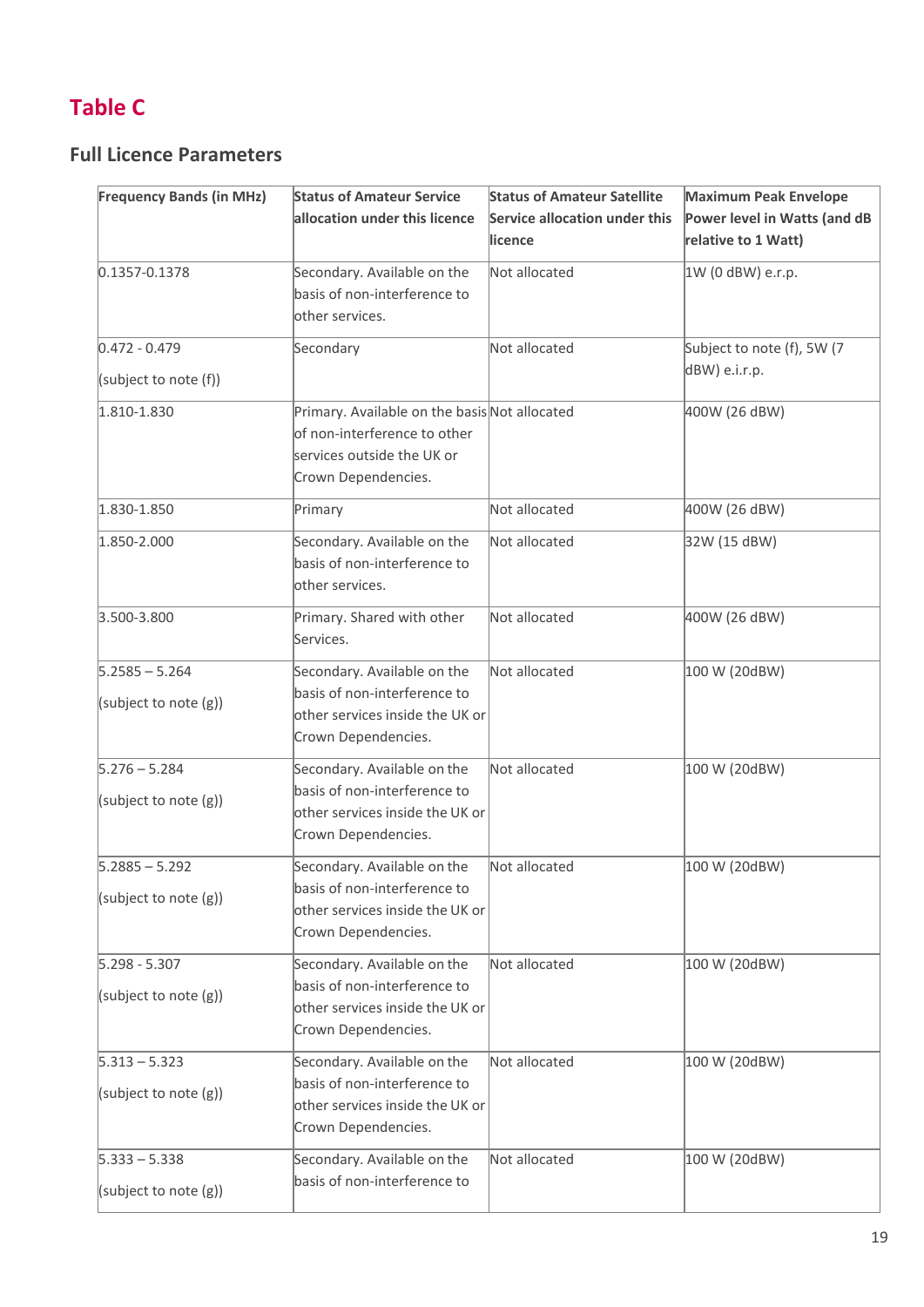| <b>Frequency Bands (in MHz)</b>               | <b>Status of Amateur Service</b><br>allocation under this licence                                                                  | <b>Status of Amateur Satellite</b><br>Service allocation under this<br>licence | <b>Maximum Peak Envelope</b><br>Power level in Watts (and dB<br>relative to 1 Watt) |
|-----------------------------------------------|------------------------------------------------------------------------------------------------------------------------------------|--------------------------------------------------------------------------------|-------------------------------------------------------------------------------------|
|                                               | other services inside the UK or<br>Crown Dependencies.                                                                             |                                                                                |                                                                                     |
| $5.354 - 5.358$<br>(subject to note $(g)$ )   | Secondary. Available on the<br>basis of non-interference to<br>other services inside the UK or<br>Crown Dependencies.              | Not allocated                                                                  | 100 W (20dBW)                                                                       |
| $5.362 - 5.3745$<br>(subject to note $(g)$ )  | Secondary. Available on the<br>basis of non-interference to<br>other services inside the UK or<br>Crown Dependencies.              | Not allocated                                                                  | 100 W (20dBW)                                                                       |
| $5.378 - 5.382$<br>(subject to note $(g)$ )   | Secondary. Available on the<br>basis of non-interference to<br>other services inside the UK or<br>Crown Dependencies.              | Not allocated                                                                  | 100 W (20dBW)                                                                       |
| $5.395 - 5.4015$<br>(subject to note $(g)$ )  | Secondary. Available on the<br>basis of non-interference to<br>other services inside the UK or<br>Crown Dependencies.              | Not allocated                                                                  | 100 W (20dBW)                                                                       |
| $5.4035 - 5.4065$<br>(subject to note $(g)$ ) | Secondary. Available on the<br>basis of non-interference to<br>other services inside the UK or<br>Crown Dependencies.              | Not allocated                                                                  | 100 W (20dBW)                                                                       |
| 7.000-7.100                                   | Primary                                                                                                                            | Primary                                                                        | 400W (26 dBW)                                                                       |
| 7.100-7.200                                   | Primary                                                                                                                            | Not allocated                                                                  | 400W (26 dBW)                                                                       |
| 10.100-10.150                                 | Secondary                                                                                                                          | Not allocated                                                                  | 400W (26 dBW)                                                                       |
| 14.000-14.250                                 | Primary                                                                                                                            | Primary                                                                        | 400W (26 dBW)                                                                       |
| 14.250-14.350                                 | Primary                                                                                                                            | Not allocated                                                                  | 400W (26 dBW)                                                                       |
| 18.068-18.168                                 | Primary                                                                                                                            | Primary                                                                        | 400W (26 dBW)                                                                       |
| 21.000-21.450                                 | Primary                                                                                                                            | Primary                                                                        | 400W (26 dBW)                                                                       |
| 24.890-24.990                                 | Primary                                                                                                                            | Primary                                                                        | 400W (26 dBW)                                                                       |
| 28.000-29.700                                 | Primary                                                                                                                            | Primary                                                                        | 400W (26 dBW)                                                                       |
| 50.00-51.00                                   | Primary. Available on the basis Not allocated<br>of non-interference to other<br>services outside the UK or<br>Crown Dependencies. |                                                                                | 400W (26 dBW)                                                                       |
| 51.00-52.00                                   | Secondary. Available on the<br>basis of non-interference to<br>other services.                                                     | Not allocated                                                                  | 100W (20 dBW)                                                                       |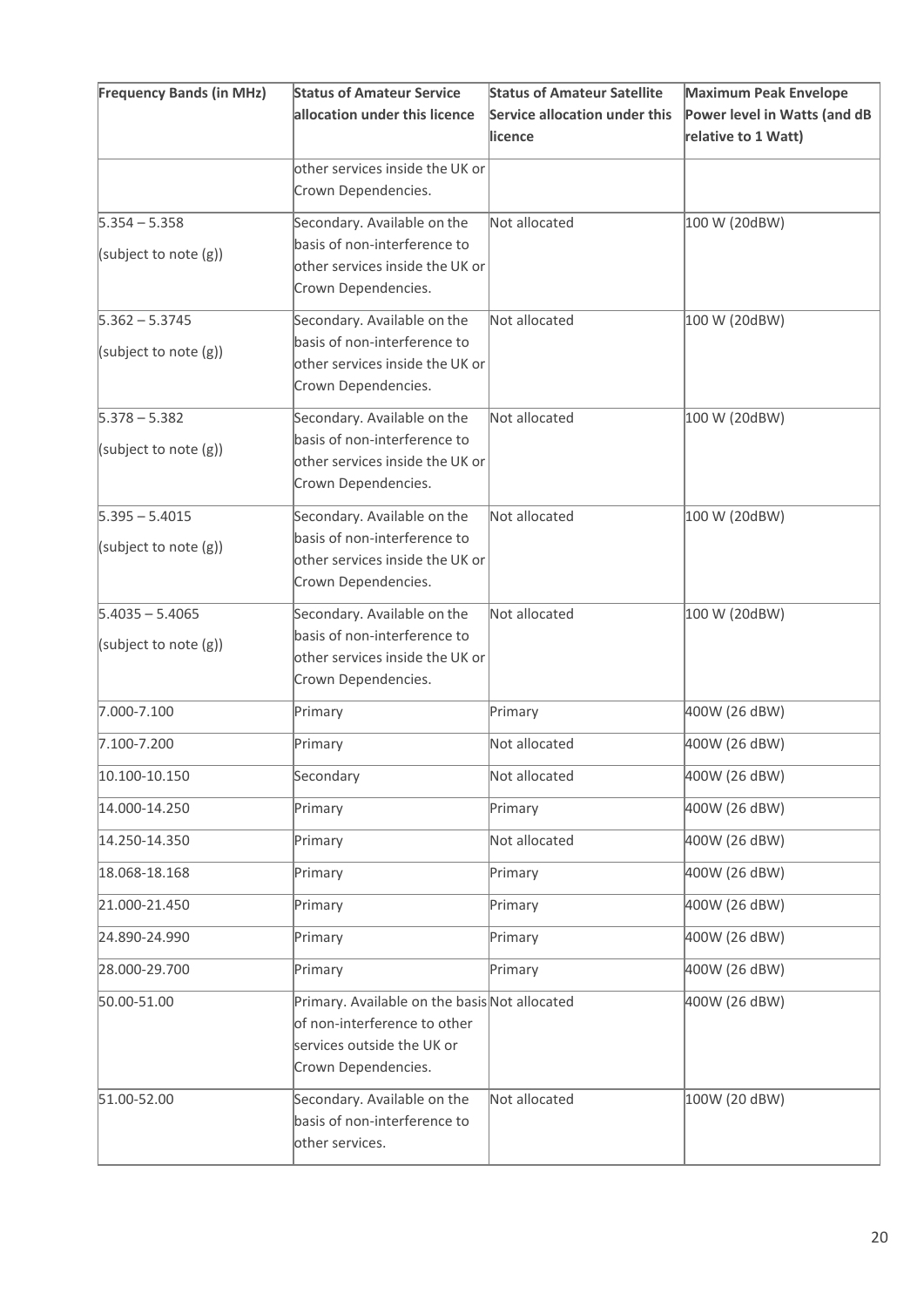| <b>Frequency Bands (in MHz)</b> | <b>Status of Amateur Service</b><br>allocation under this licence                                                | <b>Status of Amateur Satellite</b><br>Service allocation under this<br>licence                                    | <b>Maximum Peak Envelope</b><br>Power level in Watts (and dB<br>relative to 1 Watt) |
|---------------------------------|------------------------------------------------------------------------------------------------------------------|-------------------------------------------------------------------------------------------------------------------|-------------------------------------------------------------------------------------|
| 70.00-70.50                     | Secondary. Available on the<br>basis of non-interference to<br>other services.                                   | Not allocated                                                                                                     | 160W (22 dBW)                                                                       |
| 144.0-146.0                     | Primary                                                                                                          | Primary                                                                                                           | 400W (26 dBW)                                                                       |
| 430.0-431.0                     | Secondary                                                                                                        | Not allocated                                                                                                     | 40W (16 dBW) e.r.p.                                                                 |
| 431.0-432.0                     | Secondary. Not available for<br>use; within 100km radius of<br>Charing Cross, London<br>(51°30'30''N,00°07'4"W). | Not allocated                                                                                                     | 40W (16 dBW) e.r.p.                                                                 |
| 432.0-435.0                     | Secondary                                                                                                        | Not allocated                                                                                                     | 400W (26 dBW)                                                                       |
| 435.0-438.0                     | Secondary                                                                                                        | Secondary                                                                                                         | 400W (26 dBW)                                                                       |
| 438.0-440.0                     | Secondary                                                                                                        | Not allocated                                                                                                     | 400W (26 dBW)                                                                       |
| 1240-1260                       | Secondary                                                                                                        | Not allocated                                                                                                     | 400W (26 dBW)                                                                       |
| 1260-1270                       | Secondary                                                                                                        | Secondary. Earth to space<br>only                                                                                 | 400W (26 dBW)                                                                       |
| 1270-1325                       | Secondary                                                                                                        | Not allocated                                                                                                     | 400W (26 dBW)                                                                       |
| 2310-2350                       | Secondary. Available on the<br>basis of non-interference to<br>other services.                                   | Not allocated                                                                                                     | 400W (26 dBW)                                                                       |
| 2390-2400                       | Secondary. Available on the<br>basis of non-interference to<br>other services.                                   | Not allocated                                                                                                     | 400W (26 dBW)                                                                       |
| 2400-2450                       | interference from ISM users.                                                                                     | Secondary. Users must accept Secondary. Users must accept 400W (26 dBW)<br>interference from ISM users.           |                                                                                     |
| 3400-3410                       | Secondary. Available on the<br>basis of non-interference to<br>other services.                                   | Not allocated                                                                                                     | 400W (26 dBW)                                                                       |
| 5650-5670                       | Secondary                                                                                                        | Secondary. Earth to space<br>only                                                                                 | 400W (26 dBW)                                                                       |
| 5670-5680                       | Secondary                                                                                                        | Not allocated                                                                                                     | 400W (26 dBW)                                                                       |
| 5755-5765                       | Secondary. Users must accept Not allocated<br>interference from ISM users.                                       |                                                                                                                   | 400W (26 dBW)                                                                       |
| 5820-5830                       | Secondary. Users must accept Not allocated<br>interference from ISM users.                                       |                                                                                                                   | 400W (26 dBW)                                                                       |
| 5830-5850                       | interference from ISM users.                                                                                     | Secondary. Users must accept Secondary. Users must accept<br>interference from ISM users.<br>Space to Earth only. | 400W (26 dBW)                                                                       |
| 10000-10125                     | Secondary                                                                                                        | Not allocated                                                                                                     | 400W (26 dBW)                                                                       |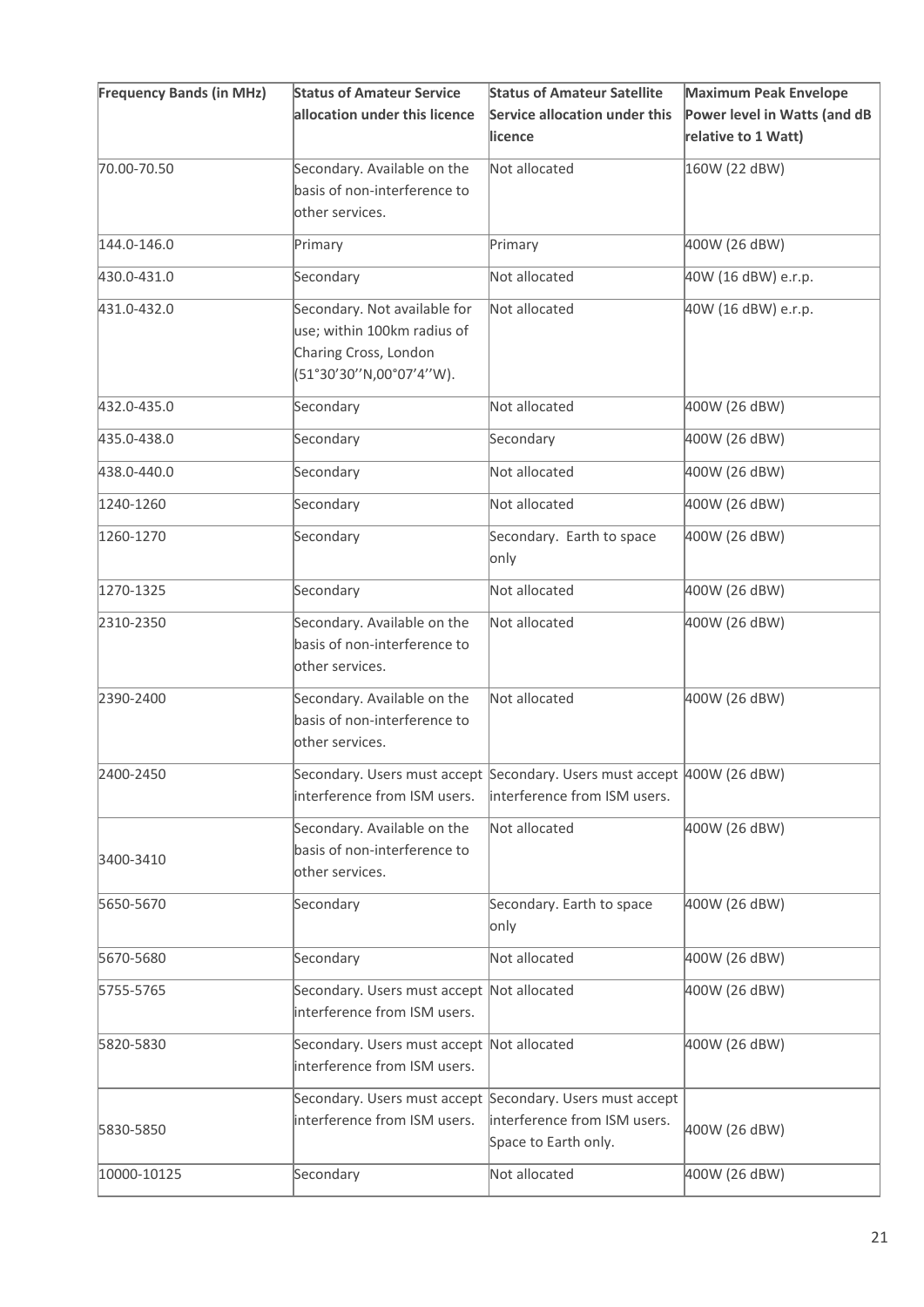| <b>Frequency Bands (in MHz)</b> | <b>Status of Amateur Service</b> | <b>Status of Amateur Satellite</b> | <b>Maximum Peak Envelope</b> |
|---------------------------------|----------------------------------|------------------------------------|------------------------------|
|                                 | allocation under this licence    | Service allocation under this      | Power level in Watts (and dB |
|                                 |                                  | llicence                           | relative to 1 Watt)          |
| 10225-10450                     | Secondary                        | Not allocated                      | 400W (26 dBW)                |
| 10450-10475                     | Secondary                        | Secondary                          | 400W (26 dBW)                |
| 10475-10500                     | Not allocated                    | Secondary                          | 400W (26 dBW)                |
| 24000-24050                     | Primary. Users must accept       | Primary. Users must accept         | 400W (26 dBW)                |
|                                 | interference from ISM users.     | interference from ISM users.       |                              |
| 24050-24150                     | Secondary. May only be used      | Not allocated                      | 400W (26 dBW)                |
|                                 | with the written consent of      |                                    |                              |
|                                 | Ofcom. Users must accept         |                                    |                              |
|                                 | interference from ISM users.     |                                    |                              |
| 24150-24250                     | Secondary                        | Not allocated                      | 400W (26 dBW)                |
| 47000-47200                     | Primary                          | Primary                            | 400W (26 dBW)                |
| 75500-75875                     | Secondary                        | Secondary                          | 400W (26 dBW)                |
| 75875-76000                     | Primary                          | Primary                            | 400W (26 dBW)                |
| 76000-77500                     | Secondary                        | Secondary                          | 400W (26 dBW)                |
| 77500-78000                     | Primary                          | Primary                            | 400W (26 dBW)                |
| 78000-79000                     | Secondary                        | Secondary                          | 400W (26 dBW)                |
| 79000-81000                     | Secondary                        | Secondary                          | 400W (26 dBW)                |
| 122250-123000                   | Secondary                        | Not allocated                      | 400W (26 dBW)                |
| 134000-136000                   | Primary                          | Primary                            | 400W (26 dBW)                |
| 136000-141000                   | Secondary                        | Secondary                          | 400W (26 dBW)                |
| 241000-248000                   | Secondary                        | Secondary                          | 400W (26 dBW)                |
| 248000-250000                   | Primary                          | Primary                            | 400W (26 dBW)                |

### **Notes to Schedule 1**

(a) dBW is the power level in dB relative to one Watt.

(b) Peak envelope power is the average power supplied to the antenna by a transmitter during one radio frequency cycle at the crest of the modulation envelope taken under normal operating conditions.

- (c) "ERP" means effective radiated power which is the product of the power supplied to an antenna and its gain in a given direction relative to a half-wave dipole.
- (d) ISM is an abbreviation for industrial, scientific and medicalapplications.
- (e) Licensees must adhere to the provisions set out in Schedule 3 of this Licence.
- (f) Where Radio Equipment is being used in the 0.472 0.479 MHz band, the

following specific terms and conditions will also apply:

(i) Where the Equipment is used within 800 kilometres of any border of any of the countries listed below, the maximum power level must not exceed 1 Watt eirp. Algeria, Saudi Arabia, Azerbaijan, Bahrain, Belarus, China, Comoros, Djibouti, Egypt, United Arab Emirates, the Russian Federation, Iran (Islamic Republic of), Iraq, Jordan,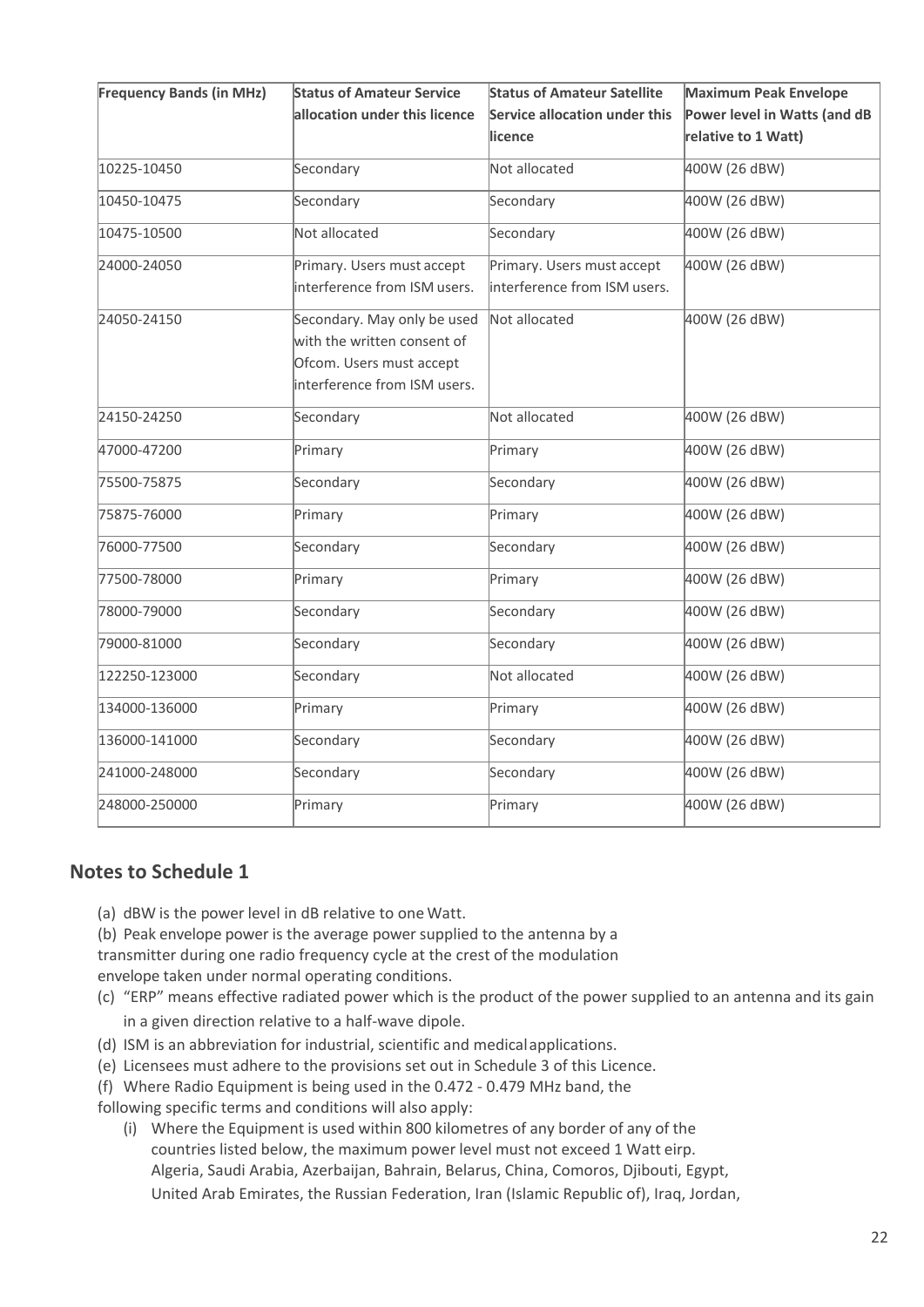Kazakhstan, Kuwait, Lebanon, Libya, Morocco, Mauritania, Oman, Uzbekistan, Qatar, Syrian Arab Republic, Kyrgyzstan, Somalia, Sudan, Tunisia, Ukraine and Yemen.

- (ii) Any use of the Station in another country is subject to the laws ofthat country;
- (iii) The Station must not cause interference to and may not claim protection from other wireless telegraphy or electronic equipment;
- (iv) In particular, the Radio Equipment must not cause interference to stations operating in the aeronautical radio navigation service or on 490 kHz in the Maritime Mobile service;
- (v) If the Licensee is notified that the Radio Equipment is causing interference to the services described in (iv) above, the Licensee must close down the Equipment and not use it until it can be used without causing such interference.

(g) Where Radio Equipment is being used in the 5 MHz band, thefollowing specific terms and conditions will also apply:

- (i) When operating double sideband, the maximum bandwidth shall not exceed 6kHz;
- (ii) Notwithstanding the maximum peak envelope power expressed in the table, above, the maximum radiated power must not exceed 200 Watts eirp;
- (iii) The antenna height shall not exceed 20 metres above ground level;
- (iv) The Licensee must not cause interference to the use made of the 5 MHz band by the Ministry of Defence ("MoD") and must close down any apparatus that operates in the 5 MHz band if he or she becomes aware that such use is causing undue interference to the MoD's useof the band;
- (v) Communication may be established with military or military cadet organisations by transmitting and receiving only in the 5 MHzband;
- (vi) Particular care must be taken to ensure radiation does not take place outside the specified frequencies within the 5 MHz band;
- (vii) Where the Licensee intends to operate within a "net" (a network), the Licensee shall observe the following requirements in relation to the transmission of his or her Callsign:
	- (a) The Licensee shall transmit the station Callsign when he first joins the net and on leaving it;
	- (b) subject to sub-clause (c) below, whilst participating in the net, the Licensee shall not be required to transmit the station Callsign when making contact with other participants;
	- (c) where the Licensee's transmissions have been other than in speech mode for at least fifteen minutes, the Licensee shall transmit his call sign when next he transmits speech.
- (viii) The Licensee shall operate the Station only at the Main Station Address or at a Temporary Location within the United Kingdom or Crown Dependencies.
- (ix) At a Temporary Location within the United Kingdom or Crown Dependencies , the Licensee shall give the location of the Station every 30 minutes to an accuracy of at least 5km by a generally used identifier as indicated in Note (e) to the "Notes to the licence";
- (x) The Licensee shall only operate the Station to the extent that the Licensee can be contacted on a telephone which is located in close proximity to the Station.
- (xi) In this footnote, "the 5 MHz band" means the radio spectrum between 5.2585 MHz and 5.4065 MHz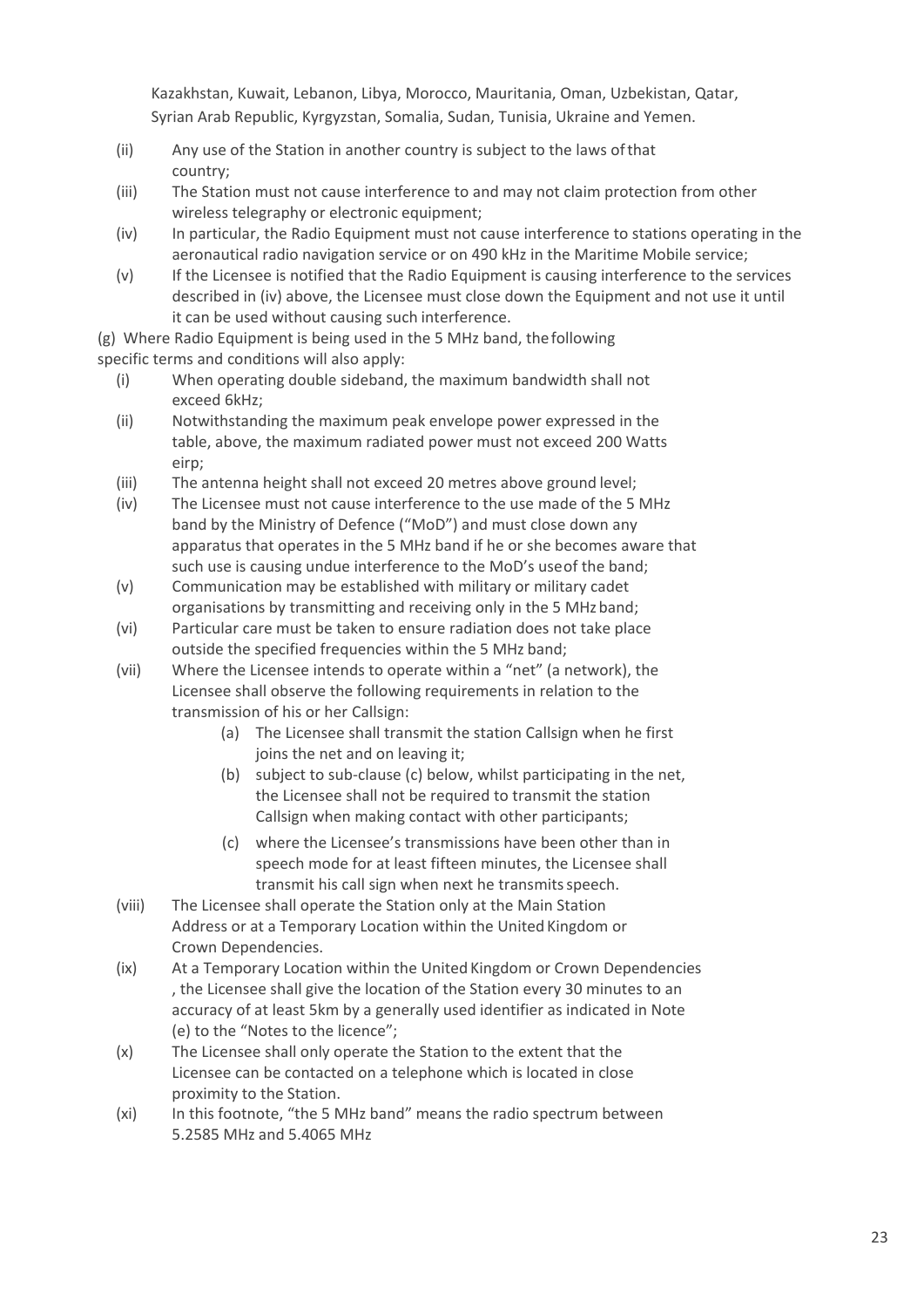# Schedule 2

# **Additional restrictions which apply to the Unattended Operation of Beacons**

| <b>Frequencies (MHz)</b>  | <b>Full Licence, Full (Temporary</b><br>Reciprocal) Licence, Full (Club)<br>Licence | <b>Intermediate Licence</b>                                                      | <b>Foundation Licence</b> |
|---------------------------|-------------------------------------------------------------------------------------|----------------------------------------------------------------------------------|---------------------------|
| 1.960                     | (1)                                                                                 | (1)                                                                              | Not allocated             |
| 3.510 MHz -3.543          | (1)                                                                                 | Not allocated                                                                    | Not allocated             |
| 3.553 MHz - 3.600         | (1)                                                                                 | Not allocated                                                                    | Not allocated             |
| 28.000 MHz - 28.100       | Not within 50 km of NGR SK<br>985640 (1).                                           | Not allocated                                                                    | Not allocated             |
| 28.100 MHz - 28.500       | Not within 50 km of NGR SK<br>985640 (1).                                           | Not within 50 km of NGR SK<br>985640 (1).                                        | Not allocated             |
| 28.500 MHz - 29.700       | Not within 50 km of NGR SK<br>985640 (1).                                           | Not allocated                                                                    | Not allocated             |
| 70.000 MHz - 70.500       |                                                                                     | Not allocated                                                                    | Not allocated             |
| 144.000 MHz - 146.000     | Not within 50 km of NGR TA<br>$012869(1)(2)$ .                                      | Not allocated                                                                    | Not allocated             |
| $1298 - 1299$             | Not in N. Ireland and not<br>within 50 km of NGR SS<br>206127 and NGR SE 202577.    | Not in N. Ireland and not<br>within 50 km of NGR SS<br>206127 and NGR SE 202577. | Not allocated             |
| 2310.0000 MHz - 2310.4125 | Not within 50 km of NGR SS<br>206127 and NGR SE 202577.                             | Not allocated                                                                    | Not allocated             |
| 2310.4125 MHz - 2350.0000 |                                                                                     | Not allocated                                                                    | Not allocated             |
| 2390 MHz - 2392           |                                                                                     | Not allocated                                                                    | Not allocated             |
| 2392 MHz - 2450           | Not within 50 km of NGR SS<br>206127 and NGR SE 202577.                             | Not allocated                                                                    | Not allocated             |
| 3400 MHz - 3410           |                                                                                     | Not allocated                                                                    | Not allocated             |
| 5650 MHz - 5670           |                                                                                     | Not allocated                                                                    | Not allocated             |
| 5670 MHz - 5680           | Not within 50 km of NGR SS<br>206127 and NGR SE 202577.                             | Not allocated                                                                    | Not allocated             |
| 5755 MHz - 5765           |                                                                                     | Not allocated                                                                    | Not allocated             |
| 5820 MHz - 5850           |                                                                                     | Not allocated                                                                    | Not allocated             |
| 10000 MHz - 10125         | Not within 50 km of NGR SO<br>916223, SS 206127, NGRSK<br>985640 and NGR SE 202577. | Not within 50 km of NGR SS<br>206127, NGR SK 985640 or<br>NGR SE 202577.         | Not allocated             |
| 10400 MHz - 10475         |                                                                                     |                                                                                  | Not allocated             |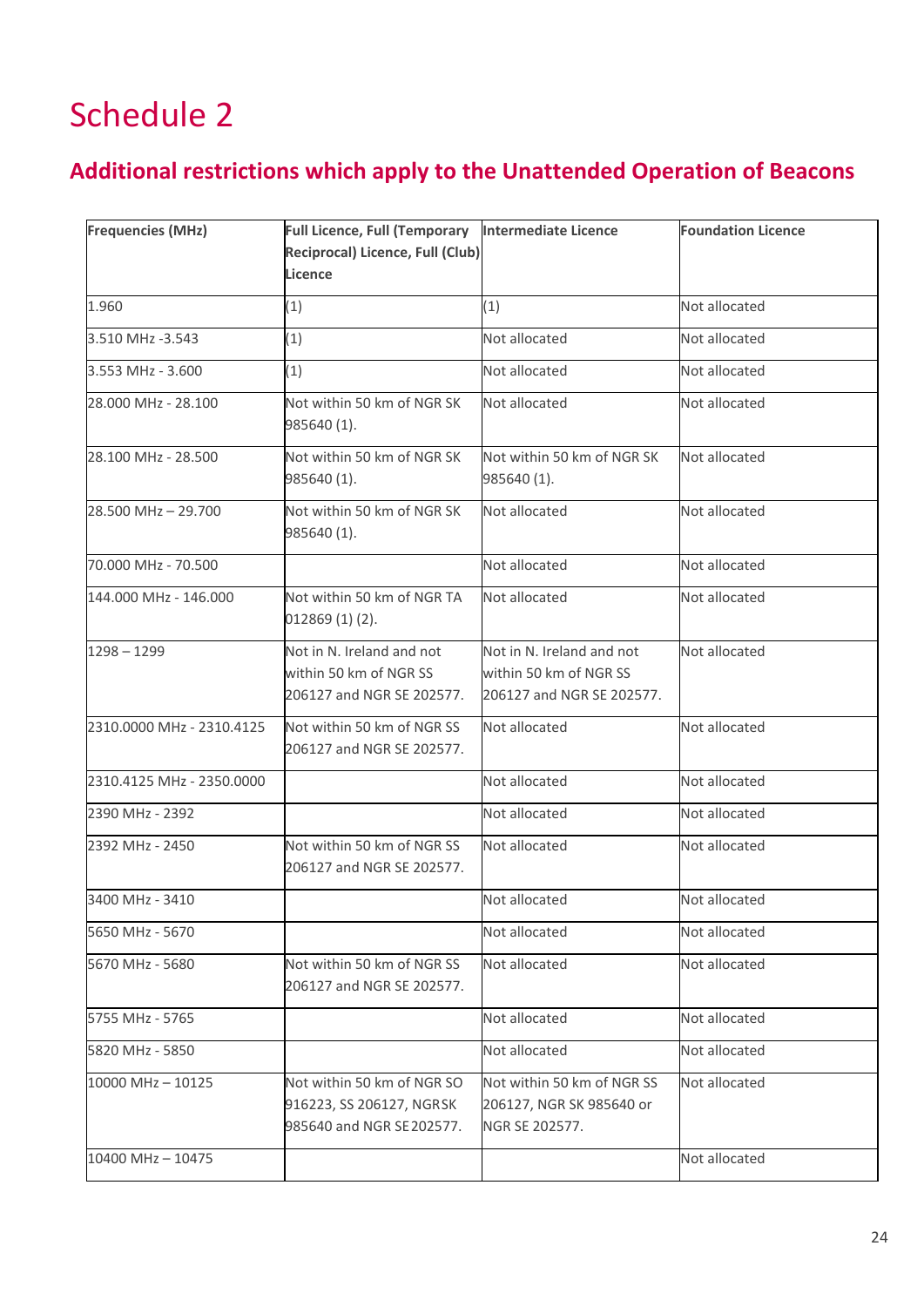| 24000 MHz - 24050 | Not within 50 km of NGR SK<br>985640 and NGR SE 202577. | Not allocated | Not allocated |
|-------------------|---------------------------------------------------------|---------------|---------------|
| 47000 MHz - 47200 | Not within 50 km of NGR SK<br>985640 and NGR SE 202577. | Not allocated | Not allocated |

#### **Notesto additionalrestrictions which apply to the unattended operation of beacons**

(1) May only be used for the purpose of direction finding competitions. The Beacon must transmit the Callsign of the Licensee in accordance with Clause 13 of this Licence andit must be possible to switch the Beacon off within two hours of a demand to close down by a person authorised by Ofcom.

(2) It is permissible to transmit positional information using automatic position reporting software on a spot frequency of 144.800 MHz at any one temporary location not within 50 km of NGR TA 012869. The maximum permitted period of unattended operation is 30 minutes.

### **Notes to schedule 2**

- (a) The Unattended Operation of Beacons is only permitted within the frequencybands:
	- I. Which are listed in the first column of Schedule 2;or
	- II. which are above 75500 MHz and are listed in the first column of Schedule 1 providing that such operation is not within 50 km of NGR SK 985640 and NGR SE202577.
- (b) Beacons may operate with a maximum power level of 25 W e.r.p. pep.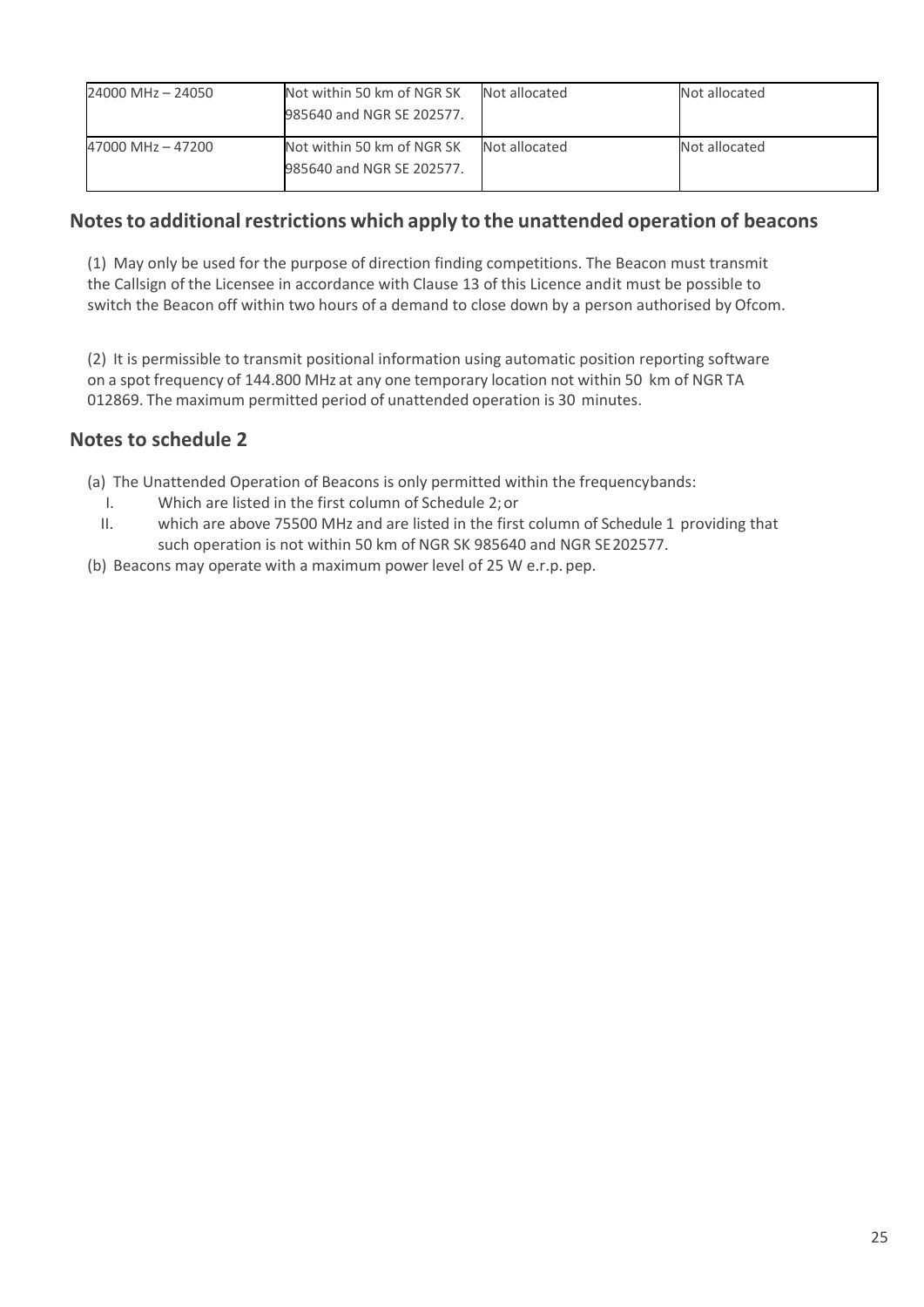# Schedule 3

# **Conditions relating to Electromagnetic Fields (EMF) Compliance**

#### **Sites which are not shared with another licensee**

1. The Licensee shall only establish, install, modify or use Relevant Radio Equipment if the total electromagnetic field exposure levels produced by the Licensee's On-Site Radio Equipment do not exceed the basic restrictions<sup>[7](#page-26-0)</sup> in the relevant tables for general public exposure identified in the ICNIRP Guidelines<sup>[8](#page-26-1)</sup> in any area where a member of the general public is or can be expected to be present when transmissions are taking place.

### **Sites which are shared with another licensee**

- 2. In the case of a shared site where the Shared Site Exemption applies to the Licensee, the Licensee shall comply with paragraph 1 above.
- 3. In the case of a shared site where the Shared Site Exemption does not apply to the Licensee, the Licensee shall only establish, install, modify or use the Relevant Radio Equipment if:
	- a) the total electromagnetic field exposure levels produced by the Licensee's On-Site Radio Equipment, together with
	- b) the total electromagnetic field exposure levels produced by all other wireless telegraphy stations and wireless telegraphy apparatus operated by another licensee on the same site for which the Licensee can reasonably assume that a Shared Site Exemption does not apply,

do not exceed the basic restrictions<sup>[9](#page-26-2)</sup> in the relevant tables for general public exposure identified in the ICNIRP Guidelines<sup>[10](#page-26-3)</sup> in any area where a member of the general public is or can be expected to be present when transmissions are taking place.

### **Emergency Situations**

4. The obligations in paragraphs 1, 2 and 3 above will not apply if the Relevant Radio Equipment is being used for the purpose of seeking emergency assistance or reporting and responding to an emergency situation (in the vicinity of that situation) including for search and rescue activities and maritime emergency communications.<sup>[11](#page-26-4)</sup>

### **Relationship with authorised transmission levels**

5. The Licensee shall comply with paragraphs 1, 2 and 3 above notwithstanding the maximum transmission levels authorised in the Licence.

<span id="page-26-0"></span> $7$  Compliance with the reference levels for general public exposure identified in the ICNIRP Guidelines will ensure compliance with the basic restrictions.

<span id="page-26-1"></span><sup>8</sup> The relevant tables for general public exposure are identified in Ofcom's "Guidance on EMF Compliance and Enforcement".

<span id="page-26-2"></span><sup>&</sup>lt;sup>9</sup> Compliance with the reference levels for general public exposure identified in the ICNIRP Guidelines will ensure compliance with the basic restrictions.

<span id="page-26-3"></span><sup>&</sup>lt;sup>10</sup> The relevant tables for general public exposure are identified in Ofcom's "Guidance on EMF Compliance and Enforcement".

<span id="page-26-4"></span><sup>&</sup>lt;sup>11</sup> Further information on emergency situations in set out in Ofcom's "Guidance on EMF Compliance and Enforcement".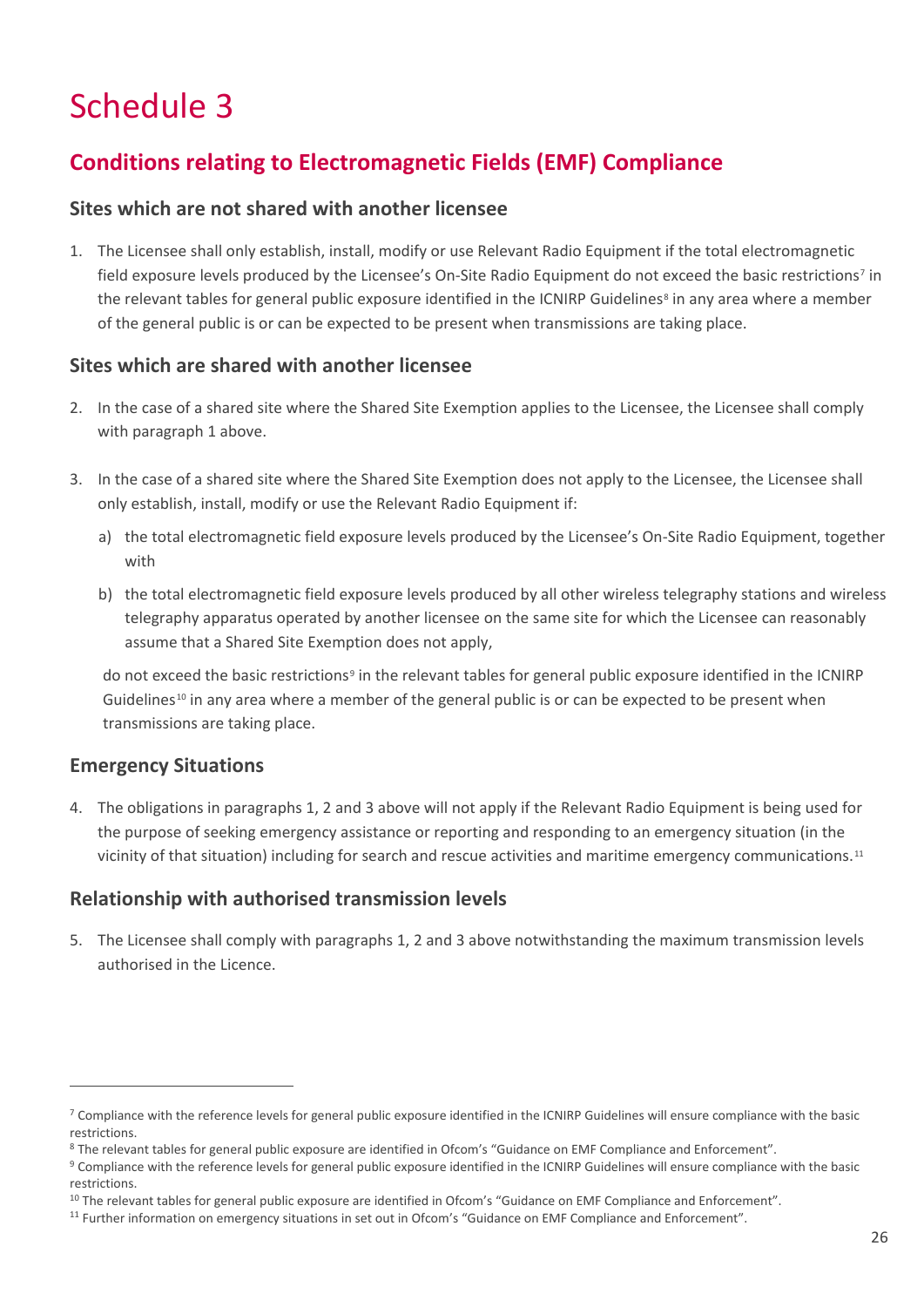### **Records**

*6.* The Licensee shall keep, or shall procure that a third party shall keep, and shall make available to Ofcom on request, records (including the type of records identified in Ofcom's "Guidance on EMF Compliance and Enforcement") that demonstrate how it has complied with paragraphs 1, 2 and 3 above when Relevant Radio Equipment is established, installed, modified or used.

### **Ofcom's "Guidance on EMF Compliance and Enforcement"**

7. When evaluating its compliance with paragraphs 1, 2 and 3 above, the Licensee shall take into account Ofcom's "Guidance on EMF Compliance and Enforcement" that is in force at the relevant time.

### **Interpretation**

In this Schedule:

**"dBi"** means the ratio in dB (decibel) when comparing the gain of the antenna to the gain of an isotropic antenna. An isotropic antenna is a theoretical antenna which radiates power uniformly in all directions.

**"EIRP"** means equivalent isotropically radiated power which is the product of the power supplied to an antenna and the absolute or isotropic antenna gain in a given direction relative to an isotropic antenna.

**"ERP"** means effective radiated power which is the product of the power supplied to an antenna and its gain in a given direction relative to a half-wave dipole.

"**general public**" means any person who is not: (a) the Licensee, owner, operator or installer of the Relevant Radio Equipment; or (b) acting under a contract of employment or otherwise acting for purposes connected with their trade, business or profession or the performance by them of a public function.<sup>[12](#page-27-0)</sup>

**"ICNIRP Guidelines"** means the version of the Guidelines published by the International Commission on Non-Ionizing Radiation Protection for limiting exposure to electromagnetic fields which are identified in Ofcom's "Guidance on EMF Compliance and Enforcement" that is in force at the relevant time.[13](#page-27-1)

**"Licensee's On-Site Radio Equipment"** means the Relevant Radio Equipment and any other wireless telegraphy station(s) and wireless telegraphy apparatus on the same site which transmits at powers higher than 10 Watts EIRP or 6.1 Watts ERP.[14](#page-27-2)

**"Relevant Radio Equipment"** means all the Radio Equipment that is authorised by this Licence to transmit at powers higher than 10 Watts EIRP or 6.1 Watts ERP.

<span id="page-27-0"></span> $12$  There is pre-existing health and safety legislation which already requires employers to protect workers from exposure to electromagnetic fields ("EMF") including the following legislation specifically relating to EMF (as amended from time to time): [The Control of Electromagnetic](https://www.legislation.gov.uk/uksi/2016/588/pdfs/uksi_20160588_en.pdf)  [Fields at Work Regulations 2016,](https://www.legislation.gov.uk/uksi/2016/588/pdfs/uksi_20160588_en.pdf) [The Control of Electromagnetic Fields at Work Regulations \(Northern Ireland\) 2016](https://www.legislation.gov.uk/nisr/2016/266/contents/made) an[d The Merchant Shipping](https://www.legislation.gov.uk/uksi/2016/1026/contents/made)  [and Fishing Vessels \(Health and Safety at Work\) \(Electromagnetic Fields\) Regulations 2016.](https://www.legislation.gov.uk/uksi/2016/1026/contents/made)

<span id="page-27-1"></span><sup>&</sup>lt;sup>13</sup> Ofcom's "Guidance on EMF Compliance and Enforcement" will initially require the Licensee to comply with the ICNIRP Guidelines for limiting exposure to time-varying electric, magnetic and electromagnetic fields (up to 300 GHz), published in: Health Physics 74(4):494-522, dated April 1998 and available at[: https://www.icnirp.org/cms/upload/publications/ICNIRPemfgdl.pdf](https://www.icnirp.org/cms/upload/publications/ICNIRPemfgdl.pdf) ("1998 Guidelines") or the ICNIRP Guidelines for limiting exposure to electromagnetic fields (100 KHz to 300 GHz), published in: Health Physics 118(5): 483–524; 2020 and available at: <https://www.icnirp.org/cms/upload/publications/ICNIRPrfgdl2020.pdf> ("2020 Guidelines"). However, once work on the relevant standards explaining the methodology for assessing compliance with the 2020 Guidelines has progressed sufficiently, Ofcom will publish a public consultation on updating its "Guidance on EMF Compliance and Enforcement" to explain that going forward Ofcom will be requiring the Licensee to comply with the 2020 Guidelines only. Following this public consultation, Ofcom will publish an updated version of Ofcom's "Guidance on EMF Compliance and Enforcement" on its website. Ofcom will follow the same process for any subsequent versions of the ICNIRP Guidelines.

<span id="page-27-2"></span><sup>&</sup>lt;sup>14</sup> 10 Watts EIRP is equivalent to 6.1 Watts ERP. In linear units EIRP (W) = 1.64 x ERP (W); in decibels EIRP (dB) = ERP (dB) + 2.15. Ofcom's "Guidance on EMF Compliance and Enforcement" explains how the Licensee can determine if wireless telegraphy station(s) or wireless telegraphy apparatus "transmits at powers higher than 10 Watts EIRP or 6.1 Watts ERP".